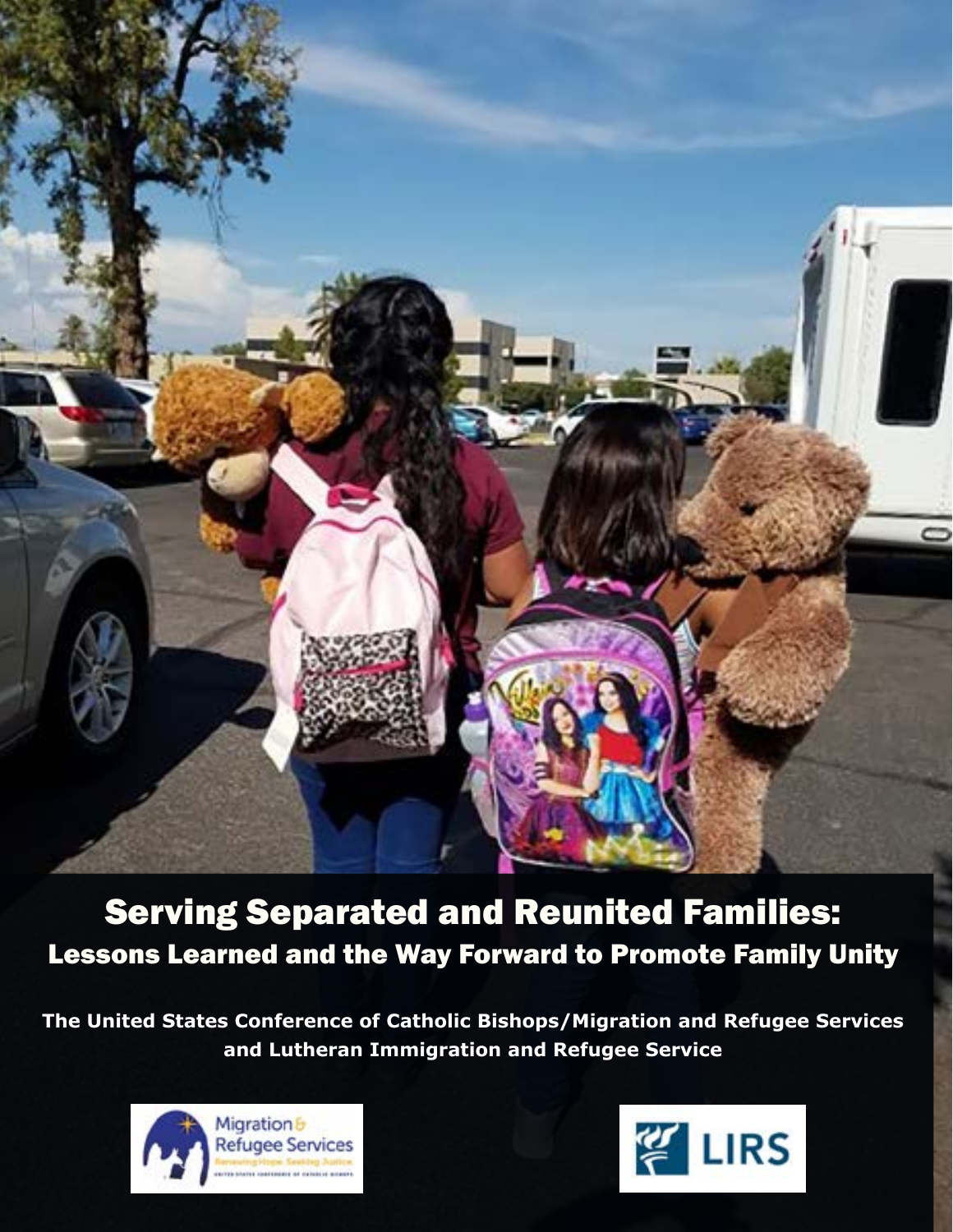# Serving Separated and Reunited Families: Lessons Learned and the Way Forward to Promote Family Unity

**By:**

Ashley Feasley, Melissa Hastings, Maria Celina Marquez, Dawnya Underwood, Sam Williams, & Nina Zelic



**October 2018**



Copyright © 2018, United States Conference of Catholic Bishops, Washington, D.C. All rights reserved.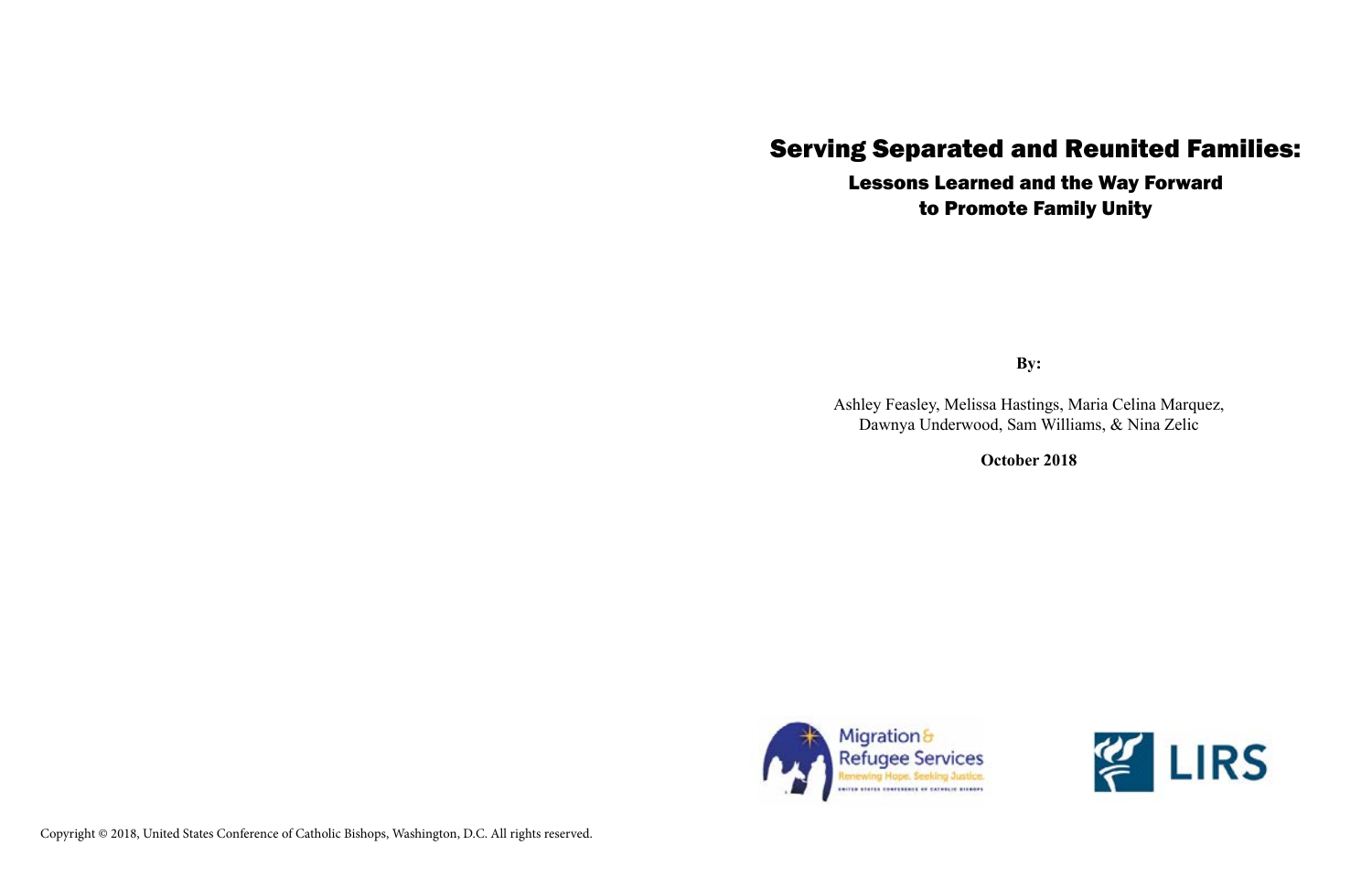## **Table of Contents**

| I.   | Introduction                                                                                               |    |
|------|------------------------------------------------------------------------------------------------------------|----|
| II.  | Origins of Family Separation at the U.S./Mexico Border                                                     |    |
| III. | Overview of the Reunifications<br><u> 1986 - Johann Stein, Amerikaansk politiker (</u>                     | 3  |
| IV.  | LIRS and USCCB/MRS Family Reunification Services<br>and the Catholic and Lutheran Direct Service Providers |    |
| V.   | Data on the Reunited and Released Families Served by LIRS and USCCB/MRS                                    | 9  |
| VI.  | Ongoing Needs and Addressing Trauma                                                                        | 13 |
|      | VII. Looking Forward: Alternatives to Detention and Asylum-Seeking Families                                | 13 |
|      | VIII. Recommendations                                                                                      | 14 |
| IX.  | Conclusion                                                                                                 | 17 |
| X.   | Acknowledgements                                                                                           | 17 |



*We dedicate this report to the approximately 2,600 children who were traumatically separated from their parents, their parents who endured the unknown about their child's well-being, our Catholic and Lutheran partners on the ground, and the many hardworking DHS and HHS officers and social workers who worked to reunify families in compliance with the federal court order.*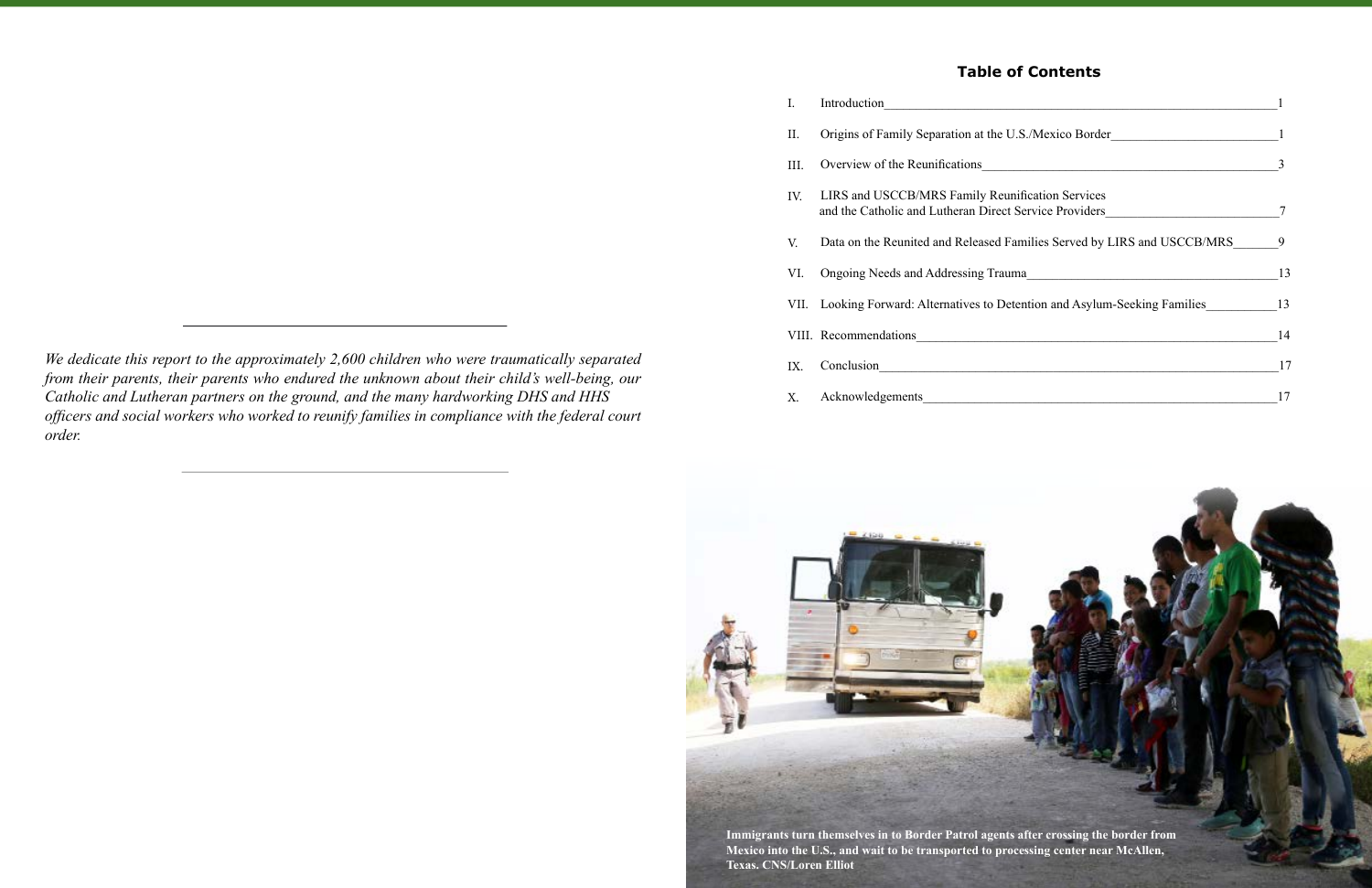The purpose of this report is to share insights and information on the social services provided by the U.S. Conference of Catholic Bishops/Migration and Refugee Services (USCCB/MRS) and the Lutheran Immigration and Refugee Service (LIRS) in response to the family separation crisis. USCCB/MRS and LIRS provided services on a charitable basis to assist the U.S. federal government in its reunification and release of 1,112 families who had been separated at the U.S./Mexico border due to the implementation of the Department of Justice's (DOJ) April 6, 2018 "Zero Tolerance" memorandum and were initially eligible for reunification.<sup>1</sup>



#### **I. Introduction**

From July 2nd through July 29th, LIRS and USCCB/ MRS worked in partnership to assist both the Department of Homeland Security (DHS) and the Department of Health and Human Services (HHS) in their work reunifying separated families. This report provides additional information about the reunited and released families who endured separation. It includes new and original data points collected by LIRS and USCCB/MRS, through their on-the-ground Catholic Charities and Lutheran service providers, regarding where the reunited families came from (countries of origin), where the reunited families were headed (destination cities), and where they were processed for reunification.

Further, this report highlights the ongoing work of US-CCB/MRS in partnership with Catholic Charities USA (CCUSA) and Catholic Charities members, and LIRS to provide, on a charitable basis, post-release services for every reunited and released family that was served by USCCB/MRS and Catholic Charities partners and LIRS. Finally, this report provides recommendations for policymakers, elected officials, and child welfare experts. In part, these recommendations aim to: (i) ensure that family unity and safety is a primary consideration in future immigration policy decisions impacting migrant families; (ii) prevent and mitigate future large-scale family separation; (iii) encourage use of alternatives to detention, namely post-release services and case management services, as these are vital policy tools to address asylum-seeking families arriving at the U.S./Mexico border; and (iv) ensure asylum-seeking families understand and comply with their immigration requirements and responsibilities.

#### **II. Origins of Family Separation at the U.S./Mexico Border**

In recent years, the demographics of migrants encountered at the U.S./Mexico border have shifted from a ma-

– Serving Separated and Reunited Families

Photo Credit: Giselleflissak/Getty Images

jority of adult males, often from Mexico and seeking seasonal employment, to families and unaccompanied children, primarily from Central America, fleeing to seek protection in the United States.<sup>2</sup> While this change in the composition of those crossing the U.S./Mexico border can be attributed to many different factors, including the improved economic conditions of the Mexican economy,<sup>3</sup> a primary factor is the endemic violence that the residents of Northern Triangle countries of El Salvador, Guatemala, and Honduras are facing due to gang infiltration and corruption. Increasingly, families and children in poorer neighborhoods throughout the Northern Triangle are being targeted, threatened, and extorted by gangs and armed criminal groups. This is occurring more frequently as gangs expand their reach and control over neighborhoods, moving from solely urban and suburban communities to rural and agrarian communities as well.<sup>4</sup> Additionally, situations of domestic and family violence pervade many homes and often are met with impunity and inaction due to the corruption within the law enforcement system and the weak civil protection scheme. As a result of these conditions, many of the families and

children who arrive at the U.S./Mexico border have often been internally displaced in their own country several times in search of protection and have migrated north as a last resort.<sup>5</sup> Due to the extensive protection issues in the Northern Triangle, the known dangers of the migration journey north, as well as the vulnerable nature of children traveling unaccompanied and family units traveling with children, the arriving families and unaccompanied children are often deeply traumatized and at increased risk of exploitation. These families and children consequently present a unique challenge to the U.S. government and the departments that are tasked to apprehend, maintain custody, and adjudicate their cases. In recent years,<sup>6</sup> several Administrations have attempted The zero-tolerance policy relates to crimes of illegal entry under 8 U.S.C. § 1325(a), or an individual's act of crossing the border between official ports of entry without authorization.17 For first-time offenders, illegal entry is a federal misdemeanor punishable by up to six months in prison or fines (or both).18 Under the new policy, the DOJ has sought to prosecute all individuals who cross the U.S. border without authorization, to the extent feasible. The policy does not make exceptions, even for families who willingly turn themselves over to CBP's Border Patrol seeking protection.<sup>19</sup> Further, in its review of the policy, the DHS Office of Inspector General (DHS-OIG) noted: "[W]hile the Government encouraged all asylum-seekers to come to ports of entry to make their asylum claims, CBP managed the flow of people who could enter at those ports of entry through metering, which may have led to additional illegal border crossings."20

of family separation by the children they served during this same time period, particularly in late 2017 and into 2018.13 It was later learned that part of the increase in separation cases seen during this time was due to a pilot of the zero-tolerance policy, operated by the Trump Administrations in the El Paso border sector between July and October 2017.<sup>14</sup>

#### A. Zero-Tolerance Policy

The number of separated families continued to increase in the spring and early summer of 2018 after implementation of the "zero-tolerance policy" by the DOJ. In April 2018, U.S. Attorney General Jeff Sessions notified all U.S. Attorneys' offices along the Southwest Border via memo of a new zero-tolerance policy for prosecution of those entering the U.S. without authorization.15 On May 4, 2018, DHS noted its cooperation with the DOJ in relation to the policy, stating that it would refer all individuals who cross the U.S. border without authorization for criminal prosecution, including adult members of family units.16

to address the increasing number of arriving family units with a variety of responses,<sup>7</sup> including family detention,<sup>8</sup> alternatives to detention,<sup>9</sup> and in some instances, family separation. Indeed, the practice of separating families arriving at the U.S./Mexico border is not a new one.<sup>10</sup> During the George W. Bush and the Obama Administrations, DHS separated families, both nuclear and extended, at the U.S./Mexico border. Yet, while separation of families did occur, a majority of these separations were due to child welfare concerns that had been flagged by DHS officers.<sup>11</sup> The end of the Obama Administration and into the beginning of the Trump Administration marked a significant increase in the number of families separated at the U.S./Mexico border by DHS's Customs and Border Protection (CBP). Between October 2016 and February 2018, DHS separated an estimated 1,768 children from their parents, rendering them "unaccompanied."<sup>12</sup> Both LIRS and USCCB/MRS, who are national providers of residential care and family reunification services for unaccompanied children, observed increased reports DHS's facilitation of the zero-tolerance policy, specifically its referral for prosecution of adult members of arriving family units, resulted in large-scale family separation. After encountering a family between ports of entry at the U.S./Mexico border, Border Patrol officers would typically either transfer individuals over age 18, in this case parents, into the custody of the DOJ's U.S. Marshals Service or keep them in DHS custody to await prosecution; it would then designate any accompanying children who were traveling as part of the family unit as "unaccompanied." As a result, the newly separated children would then be transferred to the custody of HHS's Office of Refugee Resettlement (ORR). Accordingly, as a result of the zero-tolerance policy, family units arriving to the U.S./Mexico border were separated and placed into two different department's care and custody: HHS/ORR for the children and typically DHS or DOJ for the parents. In large part due to this separation, the year-to-date FY 2018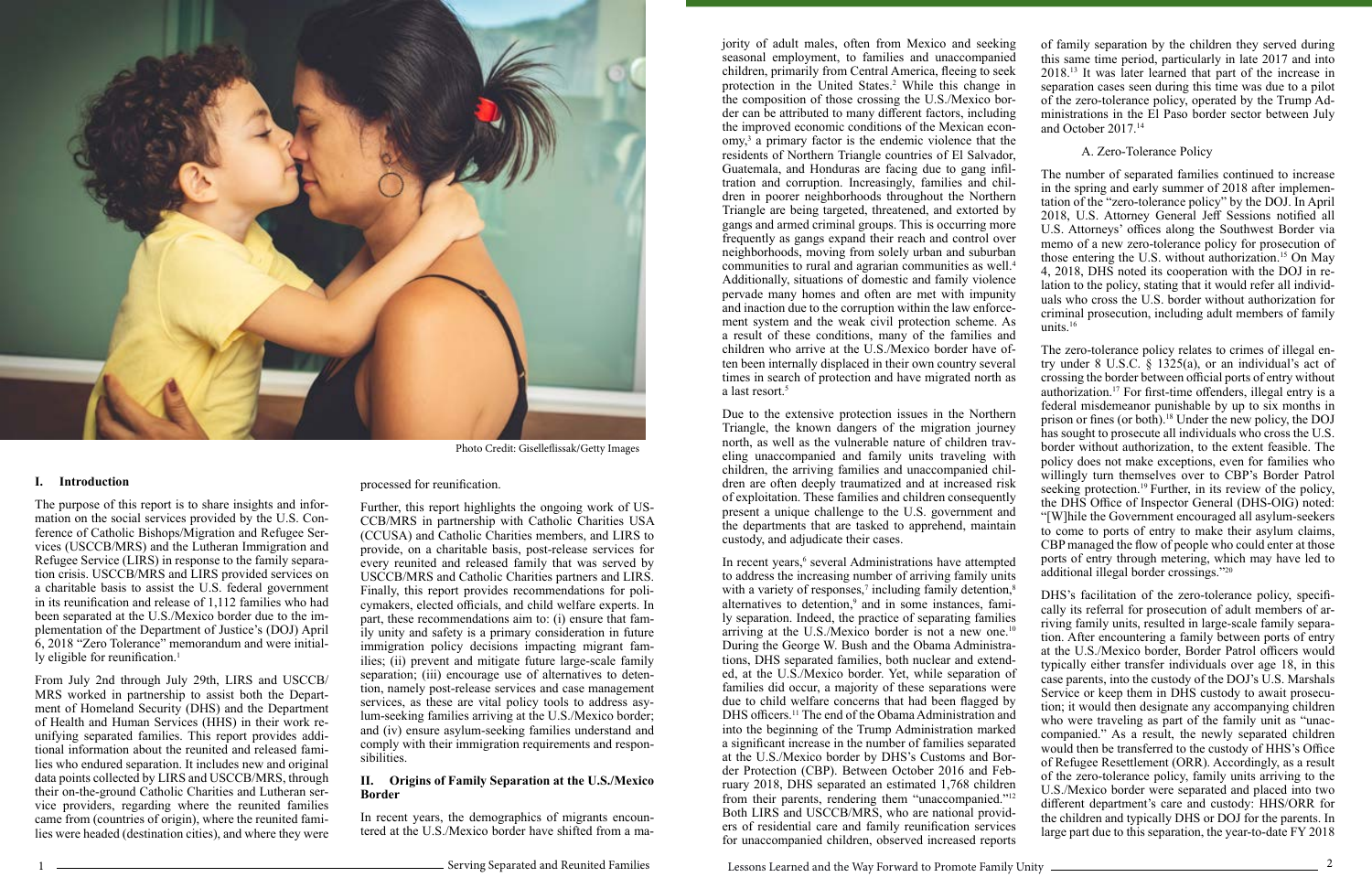number of referrals of children to ORR custody grew by 76% from March to May 2018.21

> B. Executive Order on "Affording Congress an Opportunity to Address Family Separation" and the U.S. District Court for the Southern District of California's Preliminary Injunction

tion case.<sup>23</sup> In conjunction, it instructs the Department of Defense and other agencies to provide or construct facilities that can be used for expanded family detention.<sup>24</sup> It also instructs DOJ to seek exceptions to the temporal limitations placed on detention of children in unlicensed facilities, such as the existing family detention centers, as set forth in the Flores Settlement Agreement of 1997 and subsequent litigation.<sup>25</sup> The EO does not halt prosecutions under the zero-tolerance policy; DHS, however, subsequently noted that it would suspend referrals of families until it has capacity to detain families together.<sup>26</sup>

The EO is also silent as to the  $2,654$  children<sup>27</sup> who had

After extensive national and international opposition to the implementation of the zero-tolerance policy, on June 20, 2018, President Trump issued an Executive Order (EO) on family separation, entitled "Affording Congress an Opportunity to Address Family Separation."22 The EO

limits the widespread separation of families at the U.S./Mexico border. It does so by instructing DHS to, where possible, keep families detained together through the pendency of any criminal entry or immigrabetween official ports of entry, have been or are detained in immigration custody, and have a minor child who was or will be separated from them and detained in DHS or ORR custody, absent a determination that the parent is unfit.<sup>30</sup>

reunify all parents within the class unless there was a determination that the parent is unfit or the parent voluntarily declined to be reunited with the child.<sup>31</sup> Parents with children under the age of 5 were required to be reunified by July 10th (Phase 1), and parents with children ages 5-17 had to be reunified by July 26th (Phase 2).<sup>32</sup>

already been separated from their parents under the zero-tolerance policy.28 It provides no requirement or method for their reunification. Days later, however, on June 26th, the U.S. District Court for the Southern District of California in *Ms. L., et al. v. U.S. Immigration and Customs Enforcement, et al.* issued a class-wide preliminary injunction halting the practice of family separation and requiring that separated families be reunified, absent certain extenuating circumstances.<sup>29</sup> The court defined the applicable class as all adult parents who enter the U.S. at or

> The court directed the government to

#### **III. Overview of the Reunifications**

and allowed to reunite with family and friends in final destinations throughout the United States. As discussed below, USCCB/MRS and LIRS served a combined 1,112 families that were reunified and released in July 2018. On July 2nd, HHS contacted USCCB/MRS about possible assistance for separated families with children under age five that the government planned to reunite by the court's July 10th deadline. HHS leadership at the Office of the Secretary and ORR expressed concern about the well-being of the families upon release and noted a desire to ensure that the families would have access to social services. These families were believed by HHS to num-Finally, on July 9th, DHS conducted a call with LIRS and USCCB/MRS during which it informed the two service providers that the reunification of the separated families from Phase 1 would take place at  $15$  sites<sup>37</sup> across the

As of September 27, an estimated 2,296 families had been reunited.33 Some of the reunified families remained in family detention facilities after reunification, some were reunited in their countries of origin after a parent's deportation, and some were released after their reunification

**Father and Daughter Reunite and Work to Recover and Integrate in Los Angeles**

*Cristina,\* a 12-year old girl from El Salvador fled her country with her father to the United States in early 2018 to escape violence and seek safety and protection.. With the "zero-tolerance" policy in effect, she and her father experience the trauma of separation at the U.S./Mexico border upon apprehension by U.S. Border Patrol. Christina experienced an 88 day period of separation from her father before she could establish initial contact with her father in detention. Cristina reported that she was told her father would be deported to El Salvador, and her father reports that he was encouraged to sign deportation paperwork, being told that his daughter would be adopted and there was no possibility of reunification. Ultimately, father and daughter were able to reunite and passed through one of USCCB/MRS' reception sites. Currently, they reside with family in the Los Angeles area and are receiving social service support through Catholic Charities of Los Angeles. Cristina's social worker reports that Cristina continues to experience trauma and separation anxiety, and that she was initially fearful of going to school as she did not want to be separated from her father again. In addition, Cristina's father has exhibited physical symptoms, including back and neck pain, believed to be a result of his own trauma experience. Catholic Charities is working to support the family in connecting with counseling services to address this issue. Currently, Cristina and her father are doing well with the support of Catholic Charities. Cristina is enrolled in school and doing well academically. The family has been connected with immigration legal services and are closely engaged with their attorney as they have expressed an eagerness to ensure compliance with all DHS and immigration reporting requirements. (\*Name changed to protect confidentiality. Story provided by Catholic Charities of Los Angeles and the Archdiocese of Los Angeles.)*

*"This has been one of the most emotional work experiences I have ever had. One of the parents told me that he had not seen his child in over five months. When the children and parents were finally reunited, it was beautiful. We were blessed to be part of this reunification process."*  - Antonio Fernandez, President and CEO of Catholic Charities of the Archdiocese of San Antonio

### **Figure 1 – Phase 1 Reunification and Reception Sites**



A. Reuniting "Phase 1" Children Under Age Five: July 2nd - July 12th ties and Lutheran service providers to ensure capacity and readiness to assist the families.<sup>35</sup> Planning for post-release services was not without its challenges. During subsequent conversations between LIRS and USCCB/MRS and both HHS and DHS, it appeared that there were some inter-agency miscommunications on how to oversee the first steps of family reunification for the Phase 1 families. Namely, it seemed unclear which agency was in charge of deciding how and where the family reunifications would occur. Further, as reported by the DHS Office of Inspector General, "lack of integration between CBP's, ICE's, and HHS's respective information technology systems hindered efforts to identify, track, and reunify parents and children."36

ments, LIRS and USCCB/MRS began to engage their extensive national networks of primarily Catholic Chari-

ber approximately 100 at the time; it was later determined that the Phase 1 class was comprised of 103 of the children separated and in ORR care, although not all of these children were immediately eligible for reunification.<sup>34</sup> On July 5th, DHS contacted both LIRS and USCCB/ MRS to similarly discuss reunification operations for the Phase 1 families. While neither DHS nor HHS had a clearly developed plan for reunification at the time, both departments wanted to ensure that families had support upon release. As a follow up to the conversations with both departcountry (see map below). DHS explained that the children were already located at these 15 sites and that DHS's Immigration and Customs Enforcement (ICE) would transport the separated parents who were eligible for release to these sites for the reunifications beginning the morning of July 10th. The departments also informed LIRS and USCCB/MRS that there were 55-60 children who would be reunified and released with their parents and would be needing assistance.<sup>38</sup>

LIRS and USCCB/MRS, through their on-the-ground

Gistanal Rutzinski **Tairban, VA** lacations Designated **Constitute Served** Atlantic Ocean

4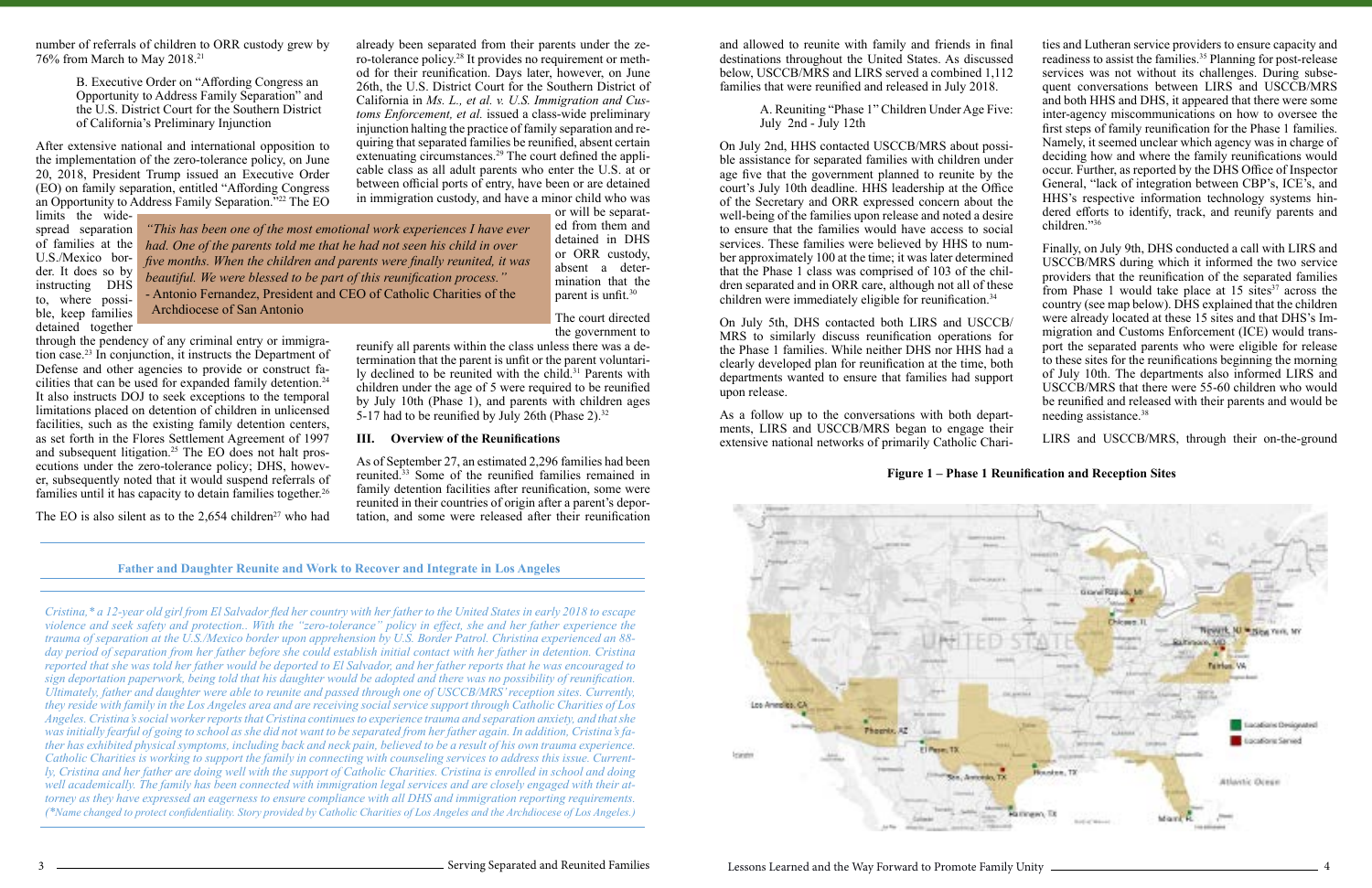partners, stood ready to provide direct services to these reunified families. USCCB/MRS set up 13 Catholic Charities reception sites, and LIRS set up two reception sites. Initial services available included immediate shelter, a hot meal, change of clothes, shower, and assistance with making travel arrangements from the designated family reunification site to the reunified family's intended destination in the United States.<sup>39</sup> The reunifications and reception operations began early in the morning of July 10th and were ongoing into July 12th. After being reunified, the families were provided with a list of the 15 sites where they could go to receive post-release services. Of the 57 children initially reunified, USCCB/ MRS, Catholic Charities, Bethany Christian Services, 40 and LIRS served a combined 18 families. USCCB/ MRS served nine families at two of its 13 available reception sites, and LIRS served nine families between its two reception sites. USCCB/MRS and LIRS surmise that some of the families reunified did not seek services due to confusion or uncertainty over what services were being offered and whether the provision of services required additional engagement with law enforcement. It is also unclear as to the extent to which DHS verbally communicated this information about services to those parents who were illiterate or did not read English or Spanish.

On July 12th, DHS called USCCB/MRS and LIRS to discuss the possibility of their charitable engagement and assistance with the reunification of Phase 2 families (those with children ages 5-17). The estimated number of children for this phase was originally 2,551, although it was anticipated that not all would be immediately eligible for reunification.<sup>41</sup>

For Phase 2, ICE had pre-determined the mechanism for reunification and release prior to speaking to LIRS and USCCB/MRS; it conveyed those plans on the July 12<sup>th</sup> call. For those families deemed eligible for reunification, the government decided that the children in ORR custody would be transported by ORR to certain adult immigrant detention facilities operated by ICE. These facilities, located primarily along the U.S./Mexico border in Texas and Arizona, were the sites at which identified separated parents who were eligible for reunification and release were detained. Once ORR transported a separated child to the immigrant detention facility where his or her parent was detained, ORR officials would conduct an interview with the parent; pending a positive interview result, the child would then be reunited with his or her parent at the detention facility and formally released from ICE custody. From that point of reunification, the family would board a bus operated by MVM. Inc., a transport company and contractor with ICE, that would take them to one of five reception centers operated by Lutheran and Catholic partners in nearby communities.

In addition to the relatively low number of families seeking services during this phase, the reception centers faced the consistent challenge of having families dropped off at the centers very late in the evening. These late drop offs made it difficult for the centers to secure sufficient staff capacity; they also were very taxing on children, who had to then stay up to hours well past their bed times.

Despite the challenges, both LIRS and USCCB/MRS welcomed the opportunity to provide for the immediate service needs for the 18 families. LIRS and USCCB/ MRS have also committed to providing social services and case management to these families for up to three months in their final destination cities.

Beginning the evening of July  $13<sup>th</sup>$ , MVM Inc. dropped off the first eight reunified and released families to Catholic Charities of the Rio Grande Valley in McAllen, Texas. Over the next 17 days, Catholic Charities and Lutheran reception sites coordinated with DHS leadership in

B. Reuniting "Phase 2" Children Ages 5-17: July 12th - July 30th

Table 1 shows the detention centers from which families were reunited at and released, as well as the corresponding Catholic and Lutheran service providers assisting the families.

flights due the confusion surrounding these papers. While the experience was a chaotic and fast moving, it

*Reflections on Phase 1 from Catholic Charities of the Archdiocese of San Antonio*

*On the morning of July 10th, Catholic Charities of the Archdiocese of San Antonio received notification that several children under age five would be reunified and released in the area that day. Catholic Charities secured food, clothing, and housing for the families. It was not until 11:00 PM, however, that the reception center received the official count – five families would be released and in need of services. Even then, the families did not arrive to the hotel until approximately 2:00 AM the next day. They were personally received by Catholic Charities - San Antonio's CEO and several staff members. After the families had an opportunity to rest, Catholic Charities staff helped them to contact family members and secure travel arrangements to their final destinations.* 

| <b>Detention Center</b>                                       | Service Provider                                                                                   |
|---------------------------------------------------------------|----------------------------------------------------------------------------------------------------|
| Port Isabel Service<br>Processing Center<br>(Los Fresnos, TX) | Catholic Charities of the Rio Grande Valley<br>(McAllen, TX)                                       |
| <b>Otero County Processing</b><br>Center<br>(El Paso, TX)     | Annunciation House (El Paso, TX) and Lutheran Family Services<br>Rocky Mountains (Albuquerque, NM) |
| <b>West Texas Detention</b><br>Facility<br>(El Paso, TX)      | Annunciation House (El Paso, TX) and Lutheran Family Services<br>Rocky Mountains (Albuquerque, NM) |
| El Paso Processing Center<br>(El Paso, TX)                    | Annunciation House (El Paso, TX) and Lutheran Family Services<br>Rocky Mountains (Albuquerque, NM) |
| South Texas Detention<br>Complex<br>(Pearsall, TX)            | Catholic Charities of the Archdiocese of San Antonio<br>(San Antonio, TX)                          |
| <b>Eloy Detention Center</b><br>(Eloy, AZ)                    | Lutheran Social Services of the Southwest<br>(Phoenix, AZ)                                         |

Washington, DC, USCCB/MRS and LIRS, as well as local ICE field offices to serve 1,112 reunited and released families. As with Phase 1 families, USCCB/MRS and LIRS partners provided families with immediate shelter, a hot meal, change of clothes, shower, and assistance with making travel arrangements to the reunified family's intended destination in the United States. The Phase 2 process was not without its challenges. For example, one obstacle faced by some of the families related to their travel documents. In certain airports, the Transportation Security Administration (TSA) officers refused to initially accept the families' identification documents provided by ICE. Ultimately, some families missed check-in information, completed with the wrong address. Rather than listing their final destination, the documents would list the address of the particular reception site or the immigrant detention facility itself. Upon elevating this issue, ICE attempted to change the addresses of those families who were to be reunified and released prospectively. Some of the reception centers, however, received NTAs for families that had already moved on to their final destinations in other cities. Efforts are ongoing to ensure that when such NTAs are incorrectly sent to the initial reception site, the information is subsequently sent on to the families' service providers in their final destination cities.

Another challenge faced by all of the reception sites was that many of the newly reunified and released families arrived at the reception centers with their immigration paperwork, such as the Notice to Appear (NTA) and the ICE was also a positive one. Local groups assisted the Catholic and Lutheran reception sites, and LIRS and USCCB/ MRS worked in close coordination, to the extent possible, with the DHS Washington office and the local ICE field offices in El Paso, San Antonio, and Phoenix.

### **Table 1 – Phase 2 Reunification Sites and Corresponding Service Providers**<sup>42</sup>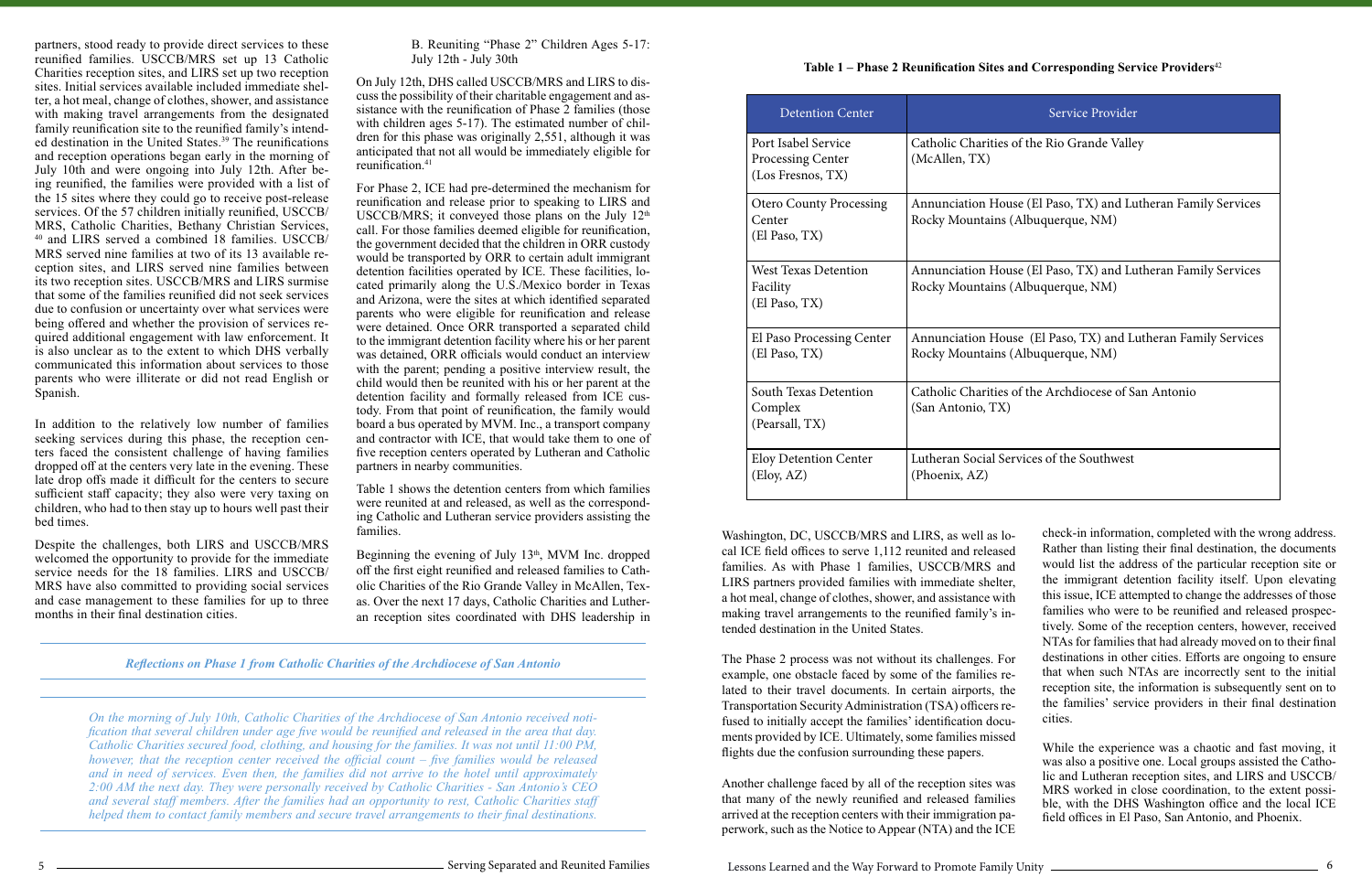#### **IV. LIRS and USCCB/MRS Family Reunification Services and the Catholic and Lutheran Direct Service Providers**

LIRS and USCCB/MRS are proud to assist the federal government in aiding the reunified and released families. Both organizations have expertise in this area, developed through years of service and partnership with the federal government in family reunification and child protection services for unaccompanied children. Additionally, the national character of the Catholic and Lutheran networks allow for service provision in most areas of the United States.

#### A. USCCB's & LIRS's Long Tradition of Serving Immigrant Children and Families

**USCCB/MRS's Programs.** USCCB/MRS has operated programs, working in a public/private partnership with the U.S. government, to help protect unaccompanied children from all over the world for nearly 40 years. Since 1994, USCCB/MRS has operated the "Safe Passages" program. This program serves undocumented immigrant children apprehended by DHS and placed in the custody and care of ORR. Through cooperative agreements with ORR, and in collaboration with community-based social service agencies, the Safe Passages program provides community-based residential care (foster care and smallscale shelter placements) to unaccompanied children in ORR custody, as well as family reunification services (pre-release placement screening and post-release social services for families). In fiscal year 2017, the USCCB/ MRS Safe Passages program served 1,294 youth who arrived as unaccompanied children—1,042 through the family reunification program and 252 through the residential care programs.

Additionally, the Catholic Church in the United States has long worked to support immigrant families who have experienced immigrant detention, providing legal assistance and pastoral accompaniment and visitation within immigrant detention facilities, as well as social assistance upon release.

**LIRS's Programs.** For more than 40 years, LIRS has provided child welfare services to refugee and migrant children who are unaccompanied or separated from family. These children have typically fled war, civil conflict, persecution, trafficking, extreme poverty, or maltreatment. Some children come to join family, while others know only that they must leave their homes in order to survive.

LIRS began providing family reunification services including post release services in the 1990's as a protective measure for children at risk of trafficking, extortion and abuse by smugglers connected to organized criminal groups. Today, LIRS's family reunification services provide screening, assessment, and support services to ensure safe and healthy reunifications for migrant children with relatives in the U.S. LIRS's local partners screen and assist parents and relatives prior to reunification, and

#### **Lupe's Experience**

*Lupe\* and her daughter, recently reunified and served by a USCCB/MRS affiliate during Phase 2, had an exceptionally difficult travel experience due to questions with their DHS-supplied documentation. Lupe was stopped by TSA agents in the Columbus, Ohio airport and told that she could not board her connecting flight due to questions about her identification documents. After having to spend the night in the airport due to the misunderstanding, Catholic Social Services Columbus offered to step in and care for the family until alternative arrangements could be made. Lupe ended up calling family members in her final destination city and asking them to make the long journey to Columbus to come get her and her daughter. Lupe and her family were accompanied by Catholic Charities staff while they waited for their family to arrive (\*Name changed to protect confidentiality. Story provided by Rachel Lustig, Executive Director of Catholic Charities, Columbus, Ohio.)* 



Sr. Norma Pimentel welcomes a child at the Basilica of Our Lady of San Juan Del Valle in San Juan, TX.

Sites.

to the influx of immigrants arriving at the U.S./Mexico border by establishing grant families are provided with food, clothing, medicine, a phone call, and any other basic need they might have. Through Center, CCRGV has significant experience working with newly arrived

then provide follow-up services and monitoring after reunification (helping with school enrollment, legal service referrals, medical and mental health referrals, etc.). LIRS and its local partners help to ensure children's safety, support family unity, and develop connections that promote community integration and family well-being. Through risk assessment, action-planning with families around areas of need and concern, systems advocacy with community providers, and culturally-appropriate services and community referrals, post-release services strengthen Northern Triangle and Mexico. Rooted in the Catholic social justice Gospel tradition, Annunciation House is an independent organization staffed primarily with volunteers who live and work in the houses of hospitality. Led by Founder/Director Ruben Garcia, Annunciation House partnered with USCCB/MRS during Phase 2 to serve families who were reunified and released from the El Paso Processing Center, Otero County Processing Center, and the West Texas Detention Center. **Catholic Charities of the Archdiocese of San Antonio.**

families and protect children. B. Phase II Catholic and Lutheran Reception *Catholic Charities of the Rio Grande Valley (CCRGV).* CCRGV is the charitable branch of the Diocese of Brownsville, with projects that provide assistance to the most vulnerable in the community. The mission of CCRGV is to help improve the quality of life for those in its community by providing help and creating hope to individuals and families experiencing an emergency crisis in their lives. In the summer of 2014, CCRGV responded Catholic Charities of the Archdiocese of San Antonio's mission is to provide for the needs of the San Antonio community through selfless service under the sign of love. Helping people in need since 1941, Catholic Charities of the Archdiocese of San Antonio is the largest Catholic social services agency in San Antonio, serving over 297,000 people last year from birth to natural death. The agency preserves families and promotes self-sufficiency through 45 programs and five agencies that include: Family and Children's Services, Family Self-Sufficiency Programs, Refugee Resettlement, Caritas Legal Services,

families. Since opening the Humanitarian Respite Center, it has welcomed and served more than 100,000 individuals. During Phase 2, CCRGV partnered with the USCCB/ MRS to serve the largest number of families, those who were reunited in the Port Isabel Detention Center. Led by Executive Director Sister Norma Pimentel, the recently reunited and released families were warmly welcomed. *Annunciation House.* Annunciation House is an organi-**Lutheran Social Services of the Southwest (LSS-SW).** Since 1970, LSS-SW has responded to Arizona's changing needs by offering quality services and resources that contribute to a stronger and healthier Arizona for all people. Today, a staff of almost 500 work in 10 Arizona counties and serve 1 out of 90 Arizonans. LSS-SW partners with other nonprofit organizations (such as Lutheran Immigration and Refugee Service) and government agencies to ensure that their cumulative efforts are maximized. Led by Director for Refugee and Immigration Services Dragan Subotic, LSS-SW operated a response based out of its Phoenix office to welcome reunified and released families from the Eloy Detention Facility during Phase 2.

the Humanitarian Respite *program. On the first night we welcomed families, I recall*  Center at which immi-*walking a mother and daughter to their room. The little girl,*  the Humanitarian Respite - Sister Norma Pimentel, Executive Director of Catholic *"Catholic Charities of the Rio Grande Valley had the privilege of serving 600 families under the family reunification who was about seven years old, turned around and told me: 'Hoy no voy a llorar' (Tonight I am not going to cry). 'Why, I asked. She said: 'I have been crying every night for the past month, but tonight I sleep with mom.'"* Charities of the Rio Grande Valley

zation that, for the past 40 years, has been providing hospitality to arriving refugees and immigrants on the U.S./ Mexico border in El Paso, Texas. The work of hospitality at Annunciation House includes shelter, meals, legal assessment and orientation, reunification with families in the U.S., and border advocacy. In addition to its three houses of hospitality, Annunciation House partners with local churches to increase capacity whenever the flow of arriving refugees requires it. Annunciation House is an adamant advocate for the non-detention of refugees and asylum seekers. For the past several years, Annunciation House has been arranging hospitality for over 20,000 asylum seekers annually, most of whom come from the **Lutheran Family Services Rocky Mountains, Albuquerque.** Founded in 1948 to provide adoptive placement for babies, over time Lutheran Family Services Rocky Mountains has grown to provide programs to meet new community needs, including: birth parent counseling, foster care, aging services, international adoptions, services to refugees, aid following disasters, and parent education. With offices located in Denver, Colorado Springs, Fort

Senior Services, and Housing Services. Led by Executive Director J. Antonio Fernandez, Catholic Charities San Antonio partnered with USCCB/ MRS during Phase 1 and Phase 2 to serve families who were reunified and released in the San Antonio area and from the South Texas Detention Center.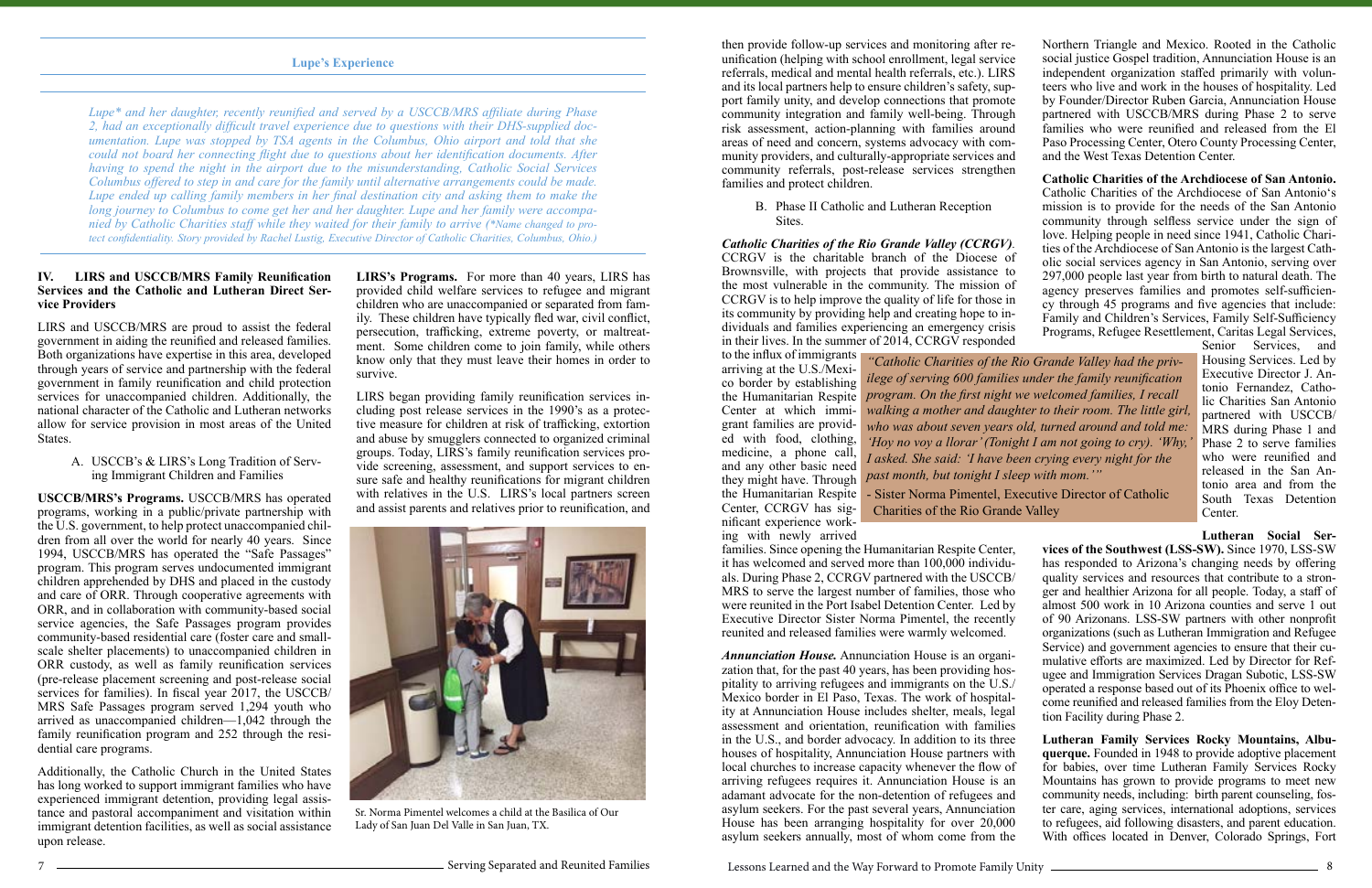Collins, Greeley/Evans and Fort Morgan, CO, and Albuquerque, NM, as well as services provided in Wyoming, Montana and Western Nebraska, Lutheran Family Services Rocky Mountains responds to critical social and emotional needs of approximately 30,000 people annually. Led by Vice President of Refugee & Community Services, James Horan, Lutheran Family Services Rocky Mountains organized a team out of its Albuquerque office to serve reunified and released families from the El Paso Processing Center, Otero County Processing Center, and the West Texas Detention Center during Phase 2.

### **V. Data on the Reunited and Released Families Served by LIRS and USCCB/MRS**

During the Phase 1 and 2 reunifications, USCCB/MRS and LIRS requested that the local Catholic Charities and Lutheran partners conduct intakes of every family served by the reception sites. These intakes, or "needs assessments," were comprised of a series of questions that included the family's initial biographical information, final destination in the U.S., social service and medical needs, and, where possible, immigration status information. LIRS and USCCB/MRS collected this information for two reasons: (1) to ensure that the two organizations could refer the families served at the Catholic and Lutheran reception centers for social services and limited legal assistance in their final destination cities, if the families so desired; and (2) to help gather data and get a better snapshot of the reunified and released families.

### In comparison, the majority of Phase 2 families served by USCCB/MRS and LIRS were from Guatemala (51%). The next largest Phase 2 populations were from Honduras (34%) and El Salvador (8%). Phase 2 was also comprised of a small number of families from countries in North and South America, Asia, and Europe.

Catholic and Lutheran reception sites worked quickly to efficiently manage the high volume of families arriving daily in need of immediate services and support. Given the urgent needs of the families, staff and volunteers collected what information they could without further burdening the families. Below are some of the key findings and statistics from the data that USCCB/MRS and LIRS collected.

#### A. Countries of Origin

The vast majority of separated and reunified families that USCCB/MRS and LIRS served in Phases 1 and 2 were from the Northern Triangle. Of the Phase 1 families served by USCCB/MRS and LIRS, the majority (56%) were from Honduras. The next largest population served was from Guatemala (33%), and the smallest population was from El Salvador (11%).

#### *Figure 2.1 – Countries of Origin for Reunified and Released Families Served by*

*USCCB/MRS and LIRS During Phases 1* 

*Figure 2.2 – Countries of Origin for Reunified and Released Families Served by USCCB/MRS and LIRS During Phase 2*

#### B. Gender of Parents and Children

USCCB/MRS and LIRS data shows that the majority of Phase 1 reunified and released families were composed of male parents and male children. Of these parents, 61% were male and 39% were female. Similarly, of Phase 1 children, 67% were male and 33% were female.

*Figures 3.1 & 3.2 – Gender of Parents and Children Served by USCCB/MRS and LIRS Reception Centers During Phase 1*





<sup>1</sup> Serving Separated and Reunited Families



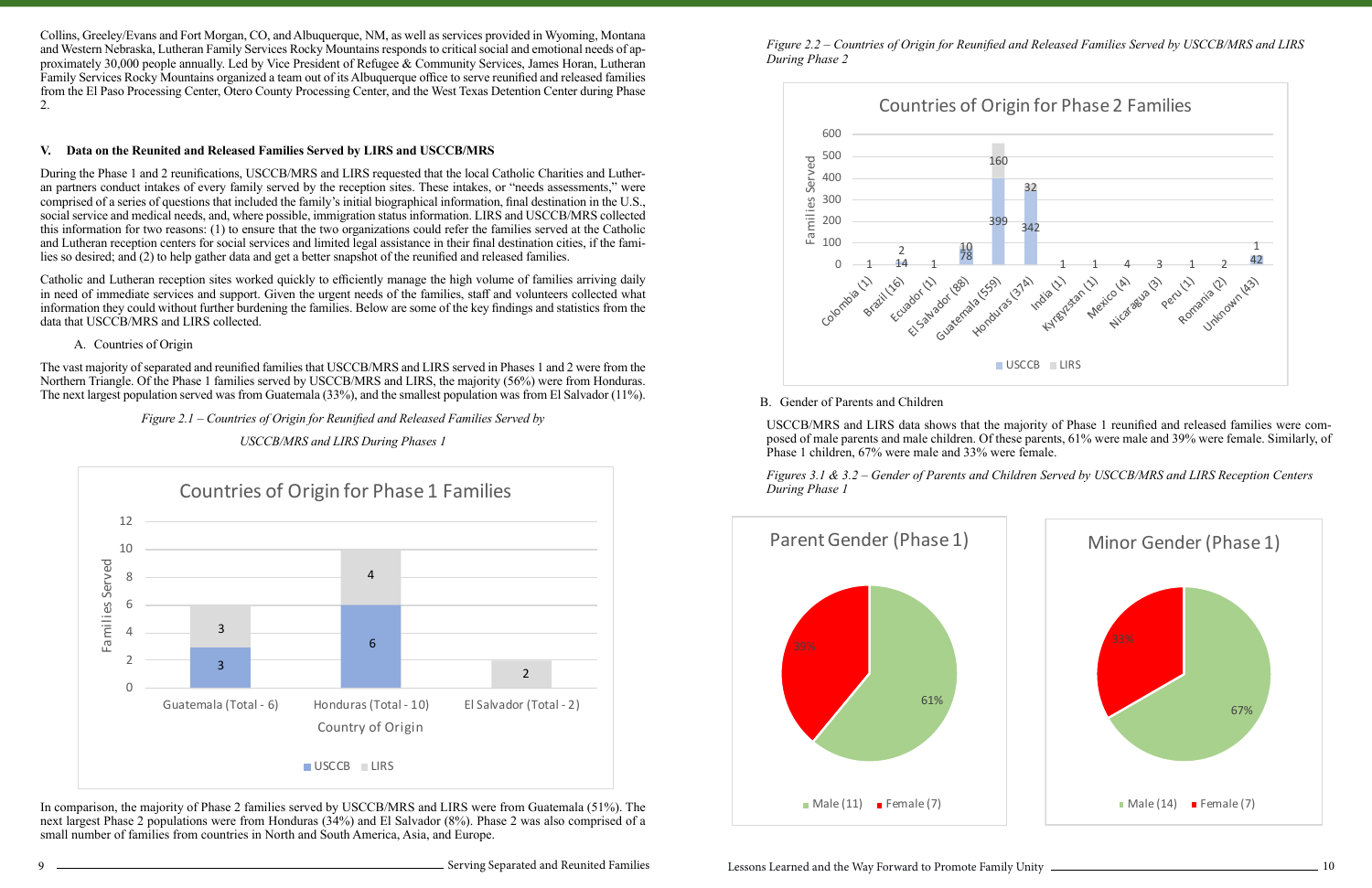Data on the gender of Phase 2 parents and children were similar to the findings on gender in Phase 1. The data collected indicates that, during Phase 2, a majority of the families were composed of male parents and male children. Of these parents, approximately 52% were male, while 35% were female. A small percentage (13%) did not report their gender. Of the Phase 2 children separated from their parents at the border, approximately 52% were male and 41% were female. Gender was not reported for 7% of Phase 2 children.<sup>43</sup>



#### C. Where Families Were Processed

As discussed in Section III, USCCB/MRS and LIRS worked with several different reception centers during Phases 1 and 2. While all 15 sites stood ready to assist, not all of the sites received families during Phase 1. Amongst the Phase 1 families served, 39% were processed through the reception center in New York City; 33% were processed in San Antonio, Texas; 16% were processed in Grand Rapids, Michigan; and 11% were processed in Baltimore, Maryland.

*Figure 4.1 – Number of Families Processed and Served by each Reception Center During Phase 1*

The greatest number of Phase 2 families were received and processed through CCRGV. CCRGV received 50 % of Phase 2 families. Annunciation House and LSS-SW also received large numbers of families, serving 24% and 16% of Phase 2 families, respectively. Catholic Charities of the Archdiocese of San Antonio received 7% of Phase 2 families, and Lutheran Family Services Rocky Mountains, Albuquerque received 3% of Phase 2 families.



*Figure 4.2 – Number of Families Processed and Served by each Reception Center During Phase 2*

#### D. Final Destinations in the U.S.

Lastly, the data compiled from USCCB/MRS and LIRS for both Phase 1 and Phase 2 families indicate that the top five final destination states were: Florida (14%), Texas (13%), California (12%), New Jersey (5%), and New York and Virginia (4.41%).

*Figure 5 – Final Destination States for Reunified and Released Families Served by USCCB/MRS and LIRS During Phases 1 and 2*







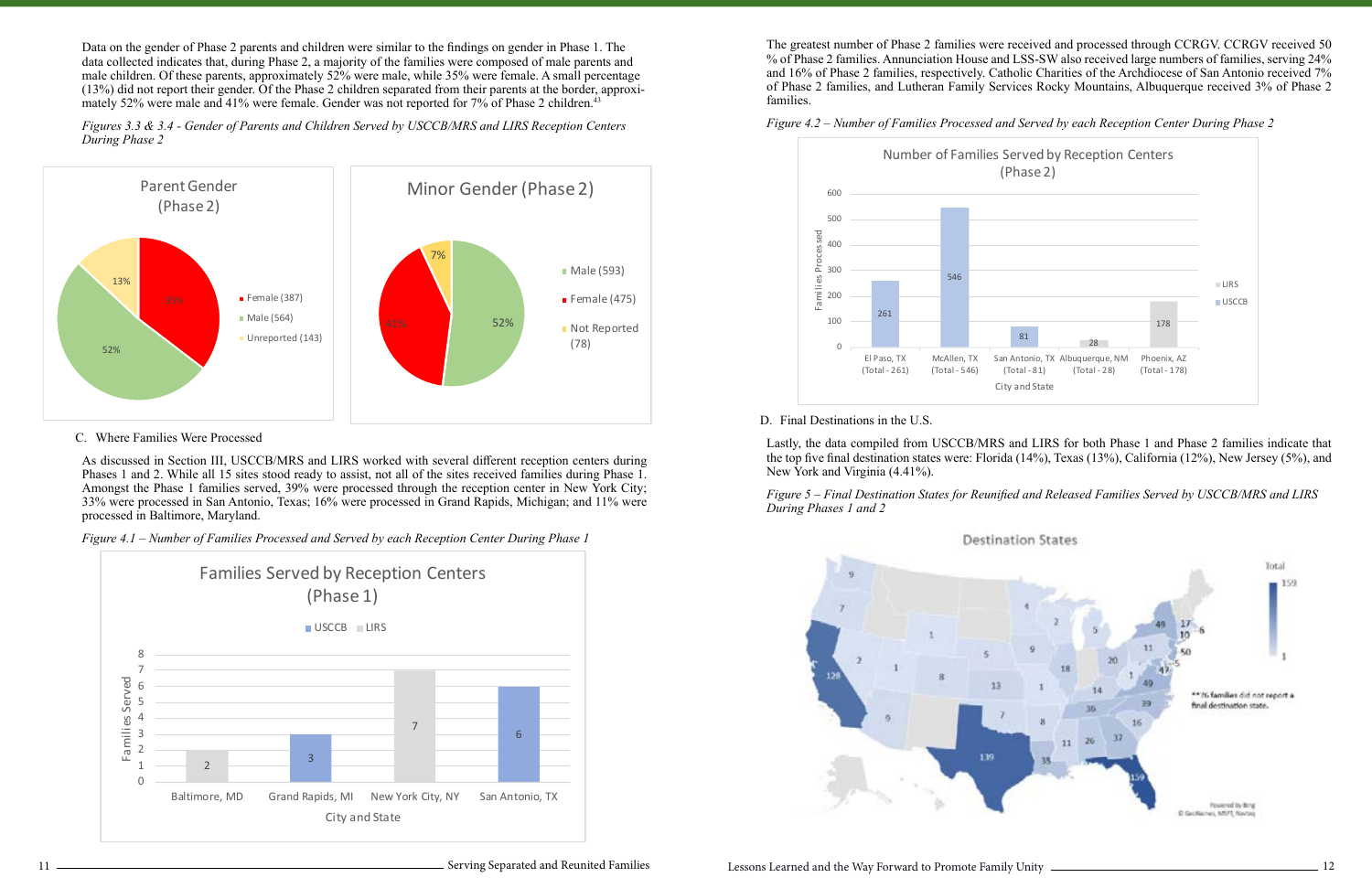#### **VI. Ongoing Needs and Addressing Trauma**

As a result of their previous separation, the reunified families served by USCCB/MRS (in collaboration with Catholic Charities) and LIRS demonstrate an acute need for ongoing support services. Little is yet known about the extent of the traumatic impact of the recent forcible separation of children from their parents at the border. Initial reports from local service provides indicate that families are experiencing symptoms of trauma, including separation anxiety.

Existing literature provides insights on assessing and understanding the unique experiences and needs of separated children and their families. There has been extensive study exploring the short- and long-term effects of trauma and toxic stress on children, including analyses of the effects of Adverse Childhood Experiences (ACEs) over time.<sup>44</sup> Researchers have found that the impact of trauma can be compounded and that children can experience the effects of trauma long-term, across various domains in their lives (education, physical health, mental health, relationally, etc.).<sup>45</sup> There have been additional explorations of the impact of trauma on recently arrived unaccompa-

nied immigrant children, and recent studies indicate that detention by DHS of immigrant children is a potential threat to their health and well-being.46

Current tools used to identify and categorize traumatic experiences in children are

often inadequate in capturing immigrant children's experiences of trauma,<sup>47</sup> and this will be no different in assessing the traumatic experiences of separated children. As such, when assessing the traumatic events that can negatively affect migrant children's well-being, all four stages in the arc of migration (pre-migration, migration, detention, and post-release) must be considered.<sup>48</sup> In the case of separated children, their experiences during the period of time after apprehension and before release might deviate markedly from their recent migrant peers. Further, aside from the voluntary programming being provided by USCCB/MRS in partnership with Catholic Charities and LIRS, there are no post-release services available to the most vulnerable and highest-needs separated and reunified families.<sup>49</sup>

A further key distinction may be made between separated children and unaccompanied immigrant children - while these separated children were treated as unaccompanied after their apprehension and separation, they did not arrive to the United States unaccompanied. These children arrived to the U.S. believing that they would continue to remain under their parents' care, which made their forced separation even more jarring. Literature has found that

relational trauma negatively affects brain development and the mental health of infants, $50$  which is even more relevant given that 103 of the separated children were under the age of five. Young children are at heightened risk of experiencing negative outcomes when separated from an incarcerated caregiver<sup>51</sup> or when separated from caregivers in the context of foster care.<sup>52</sup> Moreover, researchers contend that immigrant children who have experienced prolonged separation from their parents experience layered post-reunification challenges $\bar{s}$ <sup>3</sup> and that unaccompanied immigrant children experience a myriad post-reunification integration challenges.54

> From USCCB/MRS's and LIRS's varied experiences with ATDs, as well as with family reunification, the orga-

Consequently, services and support are critical to ensure these children's and families well-being after reunification and release. USCCB/MRS and LIRS recognize the trauma caused by the unexpected rupture of attachment and will take this into account in addressing challenges that arise when families are back together. Given the trauma that children have experienced, extended post-release services for children provided by the government and implemented by child welfare experts would help mitigate some of the difficulties that families are encountering in integrating into their final destination cities and also complying with their immigration pro-

> ceedings. For example, providing post-release services in these months subsequent to family reunification can ensure that families are informed of their immigration obligations and ensure that no family breakdowns occur.

#### **VII. Looking Forward: Alternatives to Detention and Asylum-Seeking Families**

As the reunification efforts for separated families in the U.S. winds down, LIRS and USCCB/MRS, as well as other legal- and social-service providers, pivot to identifying future needs of formerly separated families and presenting programmatic and policy-based solutions that ensure these and future arriving families' humane treatment, as well as their compliance with our immigration laws. One such solution is alternatives to detention (ATDs). A spectrum of ATDs have long existed as an option the government can use in place of mass detention.<sup>55</sup> Such alternatives are often preferable as they avoid inflicting unnecessary and long-lasting trauma on children and families.<sup>56</sup> Additionally, detaining families that do not present a flight or safety risk is an unnecessary use of limited DHS resources.<sup>57</sup> As demonstrated by the data in Section V above, many of the reunited families have intended destinations in U.S., with family and friends at those destinations. These strong community ties, as well as credible asylum claims,<sup>58</sup> create strong incentives for compliance with immigrant requirements and make many arriving families viable candidates

13 **Serving Separated and Reunited Families** Serving Separated and Reunited Families

Lessons Learned and the Way Forward to Promote Family Unity

Critics of alternatives to detention have suggested that the FCMP was not effective in terms of removal rates and long-term costs.<sup>62</sup> These arguments, however, are unsupported by comprehensive data due to the government's decision to end the FCMP in June 2017, only approximately a year and half into what was supposed to be a five-year program cycle. It is no surprise that removal rates were low during the period of operation given that most of the enrolled families' cases were still ongoing at the time of program closure. A full data set is required in order to fully understand the long-term effectiveness and cost of the FCMP.

for alternatives to detention. Both LIRS and USCCB/MRS have experience with ATD programming. Religious groups have long been involved in hospitality, accompaniment, and hosting immigrants.<sup>59</sup> Most recently, from 2013- 2015, both USCCB/MRS and LIRS operated ATD pilot programs in partnership with ICE. The USCCB/MRS pilot program operated in Baton Rouge, Louisiana and Boston, Massachusetts, while LIRS's program operated in Chicago, Illinois and San Antonio, Texas. Building from this work, in FY 2016 and FY 2017, ICE used several ATD programs that went beyond traditional forms of release (such as parole, bond, or order of supervision), to include case management in the Family Case Management pilot program.<sup>60</sup> This program, which ran from late 2015 until it was canceled in June 2017, focused solely on families and operated in five cities. The Family Case Management pilot program had compliance rates of 99% with immigration court hearings and cost only \$36 per day/ per family.<sup>61</sup> Approximately 994 families were served in the program. Catholic Charities and LIRS community service providers participated in the Family Case Management Program (FCMP) within the five cities. nizations believe that alternatives to detention for arriving asylum-seeking families would be both an effective and humane option. Consequently, LIRS and USCCB/MRS have made the commitment to provide to each of the reunified families they have served, in their final destination city, with up to three months of post-release services, which includes social services, a legal orientation, and a referral to a qualified and trustworthy low or pro bono legal services provider. These services will also help ensure families are educated on DHS and immigration court requirements. They further will provide families with referrals for their immediate needs, as well as support to help ensure they will be self-sufficient after the service period ends. USCCB/MRS and LIRS are driven to provide such services by the belief that they will help support the separated families, reduce their ongoing trauma, and help ensure positive compliance outcomes. **VIII. Recommendations**  Generally, absent child protection concerns, the U.S. government should not be separating children from their parents.

- A. To Administrative Departments of the Federal Government (DHS and HHS) on Oversight, Data Collection, Information Sharing, and Provider Training
- **1. Delineate Administrative Responsibility on Family Unity and Separations.** An official "Family Unity" Ombudsman should be appointed to lead coordination of the remaining family reunifications and monitor future incidences of family separation. This position should be within DHS as it is the agency with the greatest visibility at the point of separation.
- **2. Create a Standing Interagency Task Force.** The Family Unity Ombudsman should lead the creation

*Jose\* was one of the thousands of parents who had to watch their children being taken from them as a result of the zero-tolerance policy. He stated it was the worst experience of his life and described the heart break of seeing his son crying and scared. After the family's eventual reunification, Jose remained worried that his son would be taken from him again. In addition, he faced the challenges of adjusting to life in a new community, buying basic necessities, finding an attorney, and enrolling his son in school. Thankfully, LIRS and its affiliates were able to assist Jose and his son with these concerns. LIRS provided provide the family with school supplies, including a backpack, folders, and other materials. They also gathered donated clothing for the family, which was essential since Jose's son only owned one change of clothes. The family was also thankful to receive referrals to community resources and a legal services provider, as well as assistance with the school enrollment process. The staff member providing these post-release services noted of the experience: "I saw the smiles and happiness in their eyes; it just made the visits so worthwhile." (\*Name changed to protect confidentiality. Story provided by LIRS affiliate).*

*"While Catholic Charities is very much saddened by this whole situation of breaking up families, we are willing to do whatever we can to heal the families that have been broken." Sister Donna Markham OP, PhD, President and CEO, Catholic Charities USA on her visit to Catholic Community Services of Southern Arizona*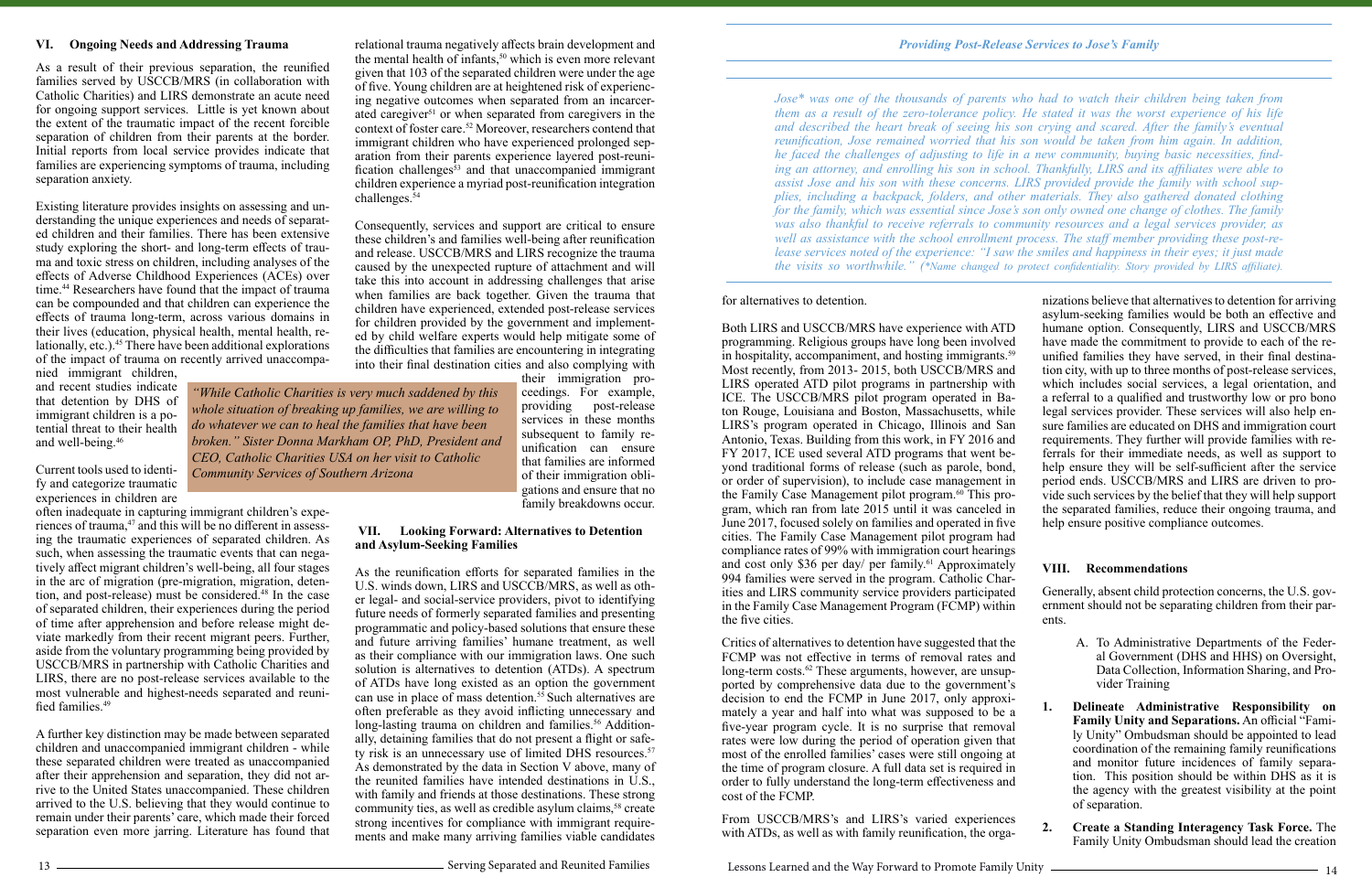of an interagency task force on family separation that meets quarterly with NGO and government stakeholders. The task force should be required to provide DHS-OIG, DHS-CRCL, and Congress with annual reports on family separation. It should also be responsible for monitoring monthly reports by DHS and ORR on family separation rates and cases. In the event that that the monthly number of family separation cases increases by more than 20% from the previous month, the Family Unity Ombudsman should be required to issue a report to Congress, as well as a corresponding public press release, within 30 days. This report and press release should discuss the increase in separated families, suspected causes, and any remedial actions being taken. Finally, the task force should issue a one-time report to Congress on: (i) the number of separated children released from ORR's care during FY 2017 and FY 2018 prior to the court's preliminary injunction during;  $(ii)$  the percent of such children released to category one, two, and three sponsors, respectively; and (iii) the percent of these children that are receiving government-funded post-release services.

**3. Increase Data Collection.** DHS should ensure that it documents family relationships for all individuals traveling with family, including extended family. In addition, DHS should issue guidance on family tracing for all pertinent staff.

Similarly, both ICE and ORR should have ready access to CBP's data on family separations to track parents and children referred to their care that may have been newly subject to family separation. ORR should also add another data requirement in the ORR UAC ("unaccompanied alien child") portal. Data on family separation needs to be updated every week and be accessible to ORR UAC care providers. ORR's tracking of separated children in its care should be electronically available and searchable by facility.

#### **4. Document Justification for Separation.**

Every incidence of family separation should be clearly recorded and the explanation for separation, including specific criminal charges (whether the crime was immigration-related, child abuse-related, etc.) should also be documented. This information needs to be readily shared and accessible to all component agencies of DHS, as well as ORR. Additionally, DHS policy guidance should denote that even if family relationships are questioned, the alleged relationship must be documented.

**5. Streamline Information Sharing.** There should be a secure database that family members and their

> attorneys and advocates can access that has information (location of members, reason for separation,

etc.) about individual cases of family separation. This should be information that DHS is collecting that has been scrubbed of any DHS-proprietary/national security information.

#### **6. Improve Training for Care Providers.** ORR

should create training material for UC providers that addresses family separation and train them on how to review paperwork, and record and report incidences of family separation to ORR and to the Family Unity Ombudsman.

- B. To Administrative Departments of the Federal Government (DHS and HHS) on Any Future Operations Relating to Family Reunification
- **1. Release Reunited Families During Business Hours.** Families should not be delivered to service providers or reception centers outside of agreed upon business hours. Reuniting families during the night can increase their stress and add to children's confusion; it is also very difficult for providers to adequately staff facilities during off-hours. Future operations should make an effort to drop children off during normal but extended business hours, with 6am and 8pm being the outliers with which families can safely and humanely be transported.
- **2. Ensure Travel Document Guidance and Notification.** DHS needs to pay special attention to the issuance of travel documentation, and it should educate all CBP and TSA officers about individuals who may be traveling during reunification operations. If there are questions with a family member's travel documents, DHS officials should ensure that the family member has an opportunity to explain his or her special circumstances and also to call any family/friends in his or her final destination, as well as contact any NGO advocates and legal counsel who may be able to assist them.
- **3. Ensure Immigration Paperwork Reflects Families' Final Destination Cities.** As a general practice, DHS should issue NTAs and other discharging immigration paperwork with a family's final destination address, rather than the address of the reception site or the site of the immigration detention facility court. Failing to put the correct address on immigration paperwork makes it difficult for families to attempt to comply with their proceedings. In the family detention context, ICE already lists the final destination address of the individual that they release. We urge ICE ensure the appropriate address is listed for all arriving families.

C. To Administrative Departments of the Federal Government (DHS and DOJ) on Access to Justice, Immigration Compliance, and Legal Education

15 Serving Separated and Reunited Families

Lessons Learned and the Way Forward to Promote Family Unity

- **1. Improve and Expand Discharge Guidance.** DHS should augment its existing detention and processing center discharge guidance to include: (i) a clear explanation of how ICE and the Executive Office for Immigration Review (EOIR) are two separate agencies with distinct sets of procedures for address updates, communications, and hearings; (ii) instructions on how to update an address with ICE and with EOIR, including a blank standardized form for each; (iii) the 800 number for the EOIR immigration court hotline and guidance on how to use the hotline to obtain information about an individual's case; and (iv) instructions on requirements and responsibilities of being released on bond or parole, on an alternatives to detention program, or on one's own recognizance. This information should also be provided verbally for individuals who are illiterate, in a language they can fully understand. **2. Streamline Change of Address and Venue Procedure.** DOJ should streamline the process for nonrestore federal prosecutors' ability to utilize their discretion and balance various factors when determining whether it is appropriate to bring such a case forward. At a minimum, exceptions should be explicitly made to the memorandum to address families seeking protection. E. To Congress on Existing Protections, Oversight, Post-Release Services, and ATDs **1. Invest Robustly in All Forms of Alternatives to Detention.** Congress should fund more robustly alternatives to detention in the DHS budget. Congress should also ensure that DHS is working to undertake and pilot diverse alternatives to detention programming - in the form of the Intensive Supervision Appearance Program (ISAP) as well as alternative to detention programming that utilize case management and, in some cases, NGO participation.
- citizens to change their address and move to change their venue for immigration hearings. EOIR should collaborate with DHS to formulate a single unified change of address form (available in Spanish and other languages) that, when submitted physically or electronically to EOIR or any ICE office or contractor, would automatically trigger an update of a noncitizens address with all relevant immigration agencies and EOIR. This unified form would streamline the process, reducing the burden for not only the noncitizen but also for DHS and EOIR. **2. Require Reporting on ATD Outcomes and Costs.** Congress should instruct DHS to publicly report on the outcomes of ATD programs and ensure that a continual pilot period is undertaken to secure transparent and viable data on the effectiveness of such programs. It should also mandate reporting by DHS about the costs of family detention compared to alternatives to detention, including the Family Case Management Program.
	- D. To Administrative Departments of the Federal Government (DHS, DOS, and DOJ) on Future Policy-Making for Asylum-Seeking Families Arriving to the U.S. Border
- **1. Reinstate the Family Case Management Program.** DHS should reinstate the Family Case Management Program for the duration of the five years initially contemplated by the pilot program. This would allow a more accurate analysis of the program's cost effectiveness, immigration compliance rates, and ability to effectuate removals. **4. Ensure Oversight of Continued Reunification Efforts and Detention.** Congress should utilize its oversight power to ensure the remaining eligible families are promptly reunified and that DHS is able to articulate clear and individualized justification for its decision to place certain reunified families in detention.
- **2. Expand Programs Addressing Root Causes of Migration.** The Department of State should work to expand and further implement gang and internal displacement prevention programming that looks to address the increased targeting not just of youth but of entire family units by gangs. **3. Rescind the Zero-Tolerance Policy.** DOJ should formally rescind its April 6th memorandum on **5. Support Robust Funding for Post-Release Services.** Congress should also ensure, through the appropriations process, that separated children released to non-parent sponsors receive post-release services from ORR to address their trauma. It should also ensure that federal funding is dedicated to providing additional support services to the reunified and released families.
- "Zero-Tolerance for Offenses Under 8 U.S.C. §  $1325(a)$ ." This is not to suggest that prosecutions could not be brought for such offenses, but it would

**3. Maintain Existing Protections for Unaccompanied and Accompanied Children.** Given the long-lasting physical and mental consequences of detention on children, proposals seeking to alter existing safeguards relating to such detention (such as those in the Flores Settlement Agreement of 1997) must be firmly rejected. Immigrant children should be viewed as children first and foremost.

**6. Create Greater Capacity for Effectuating Legal Outcomes for Asylum-Seeking Families.**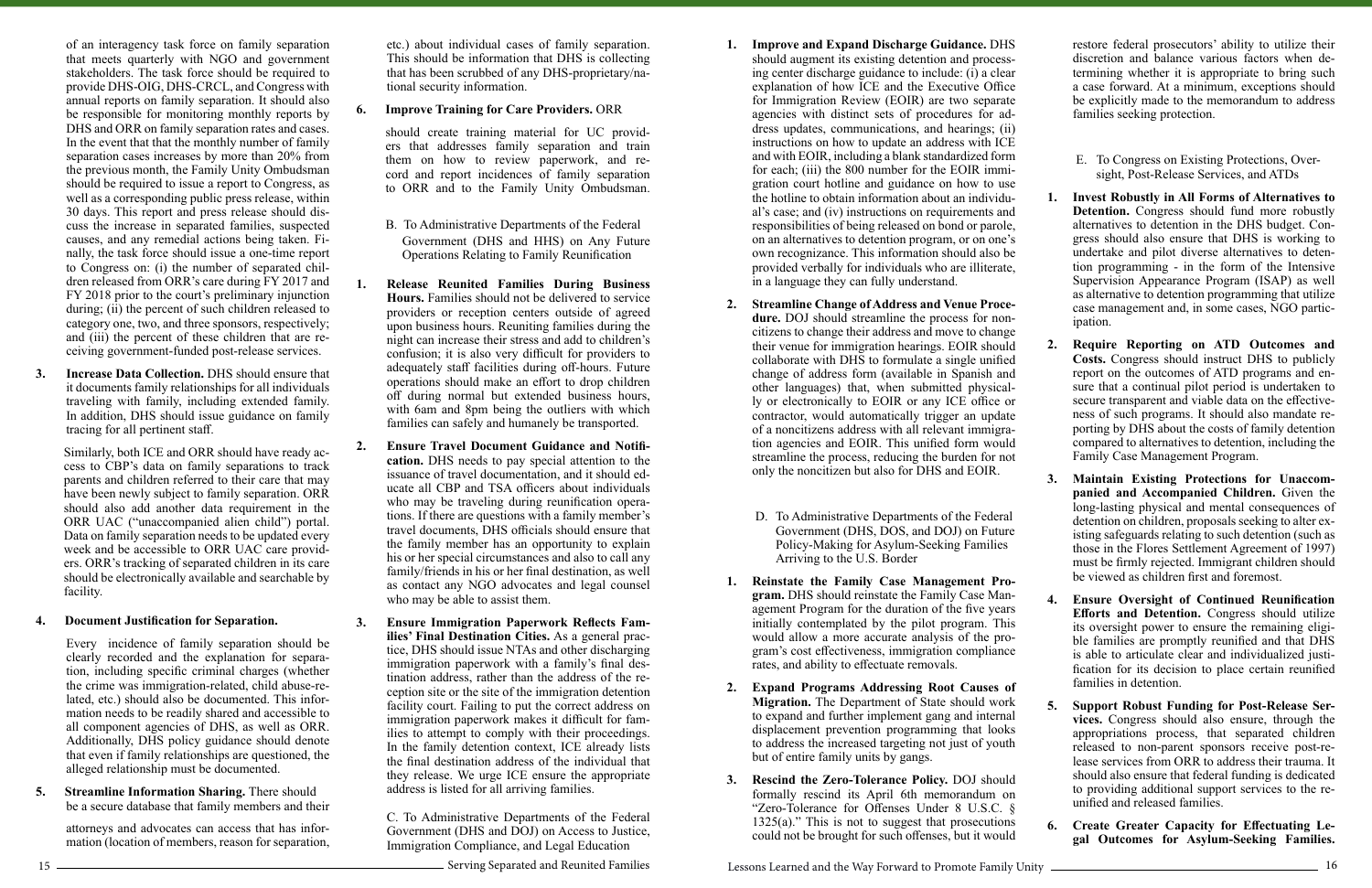Congress should further invest in augmenting the capacity of the immigration courts by hiring more judges and providing additional funding for new courtroom facilities. Additionally, Congress should ensure robust funding for legal information programs such as the Legal Orientation Program and the Information Help Desk, which do not fund immigration counsel but help provide information to detained and released immigrants to ensure that they know more about compliance requirements.

- F. To the Northern Triangle Governments on Collaboration and Communication
- **1. Increase Communication with Direct Service Providers and Local Consular Offices.** The Northern Triangle country governments should increase their communication with UC service providers (including residential care, social service, and legal service providers) and local consular offices to ensure more direct communication on separation cases. Such engagement can lead to easier identification of separated children, technical assistance in family tracing and family reunification, and a more expeditious way for the foreign governments' respective child welfare agencies to become involved in individual cases.
- **2. Map Existing Consular and Legal Services.** The Northern Triangle governments should create a tool to map the existing consular and legal services that each respective government operates in the United States. This tool should then be shared that with immigration social and legal service providers to facilitate coordination with the consulates.

G. To NGOs on Coordination of Service

**1 Improve Coordination to Serve Separated Families.** Numerous NGOs have generously expressed interest in and many have initiated services for reunited families in various locations across the U.S. Improved coordination and national communication among legal and social services providers would facilitate NGOs ability to address families' ongoing needs and fill geographic gaps to ensure all families are covered. NGOs should coordinate to develop a centralized location to share pro bono resources available to reunited families - legal, medical, mental health, trauma, etc. This coordination is also important to avoid duplicating services – both to ensure NGO resources are most effectively being utilized and to avoid overwhelming the released families.

#### **Endnotes**

1 Attorney Gen. Jefferson Sessions, U.S. Dep't of Justice, *Zero-Tolerance for Offenses Under 8 U.S.C. §1325(a)* (Apr. 6, 2018), *available at* https://www.justice.gov/opa/press-release/file/1049751/download?utm\_medium=email&utm\_ source=govdelivery. 2 U.S. Customs and Border Protection*, U.S. Border Patrol Southwest Border Apprehensions by Sector FY2018*, Dep't of Homeland Sec. (Sept. 6, 2018), https://www.cbp.gov/newsroom/stats/usbp-sw-border-apprehensions. 3 Kimberly Amadeo, *Mexico's Economy Facts, Opportunities, and Challenges*, The Balance (Aug. 3, 2018), https://www.thebalance. com/mexico-s-economy-facts-opportunites-challenges-3306351. 4 Clare Ribando Seelke, Cong. Research Serv., *El Salvador: Background and U.S. Relations* 6 (2017), *available at* https://fas.org/sgp/ crs/row/R43616.pdf.

5 *E.g.*, U.S. Conference of Catholic Bishops/Migration and Refugee Serv., *Temporary Protected Status: A Vital Piece of the Central American Protection and Prosperity Puzzle* 3-4, 6 (2017), *available at* http://www.usccb.org/about/migration-policy/fact-finding-mission-reports/upload/el-salvador-honduras-report-20171016.pdf; *UNHCR Alarmed by Sharp Rise in Forced Displacement in North of Central America*, UNHCR (May 22, 2018), http://www.unhcr.org/en-us/news/briefing/2018/5/5b03d89c4/unhcr-alarmed-sharp-riseforced-displacement-north-central-america.html.

6 *See, e.g.*, *United States Border Patrol Southwest Family Unit Subject and Unaccompanied Alien Children Apprehensions Fiscal Year 2016: Statement*  by Sec'y Johnson on Southwest Border Security, U.S. Customs AND BORDER PROTECTION (Oct. 18, 2016), https://www.cbp.gov/newsroom/stats/southwest-border-unaccompanied-children/fy-2016. 7 Julia Hirschfield Davis & Michael Shear, *How Trump Came to Enforce a Practice of Separating Migrant Families*, N.Y. Times (June 16, 2018), https://www.nytimes.com/2018/06/16/us/politics/family-separation-trump.html. 8 President Bush opened the T. Don Hutto Residential Center to house family units in 2006, but the facility was subject to many lawsuits. Additionally, while President Obama ended the practice of family detention in 2009, he later resumed the practice of detaining families in 2014. *See, e.g.*, Spencer S. Hsu, *ACLU Settles Suit on Illegal-Immigrant Holding Facility*, Washington Post (August 28, 2007), http://www.washingtonpost.com/wp-dyn/content/article/2007/08/27/AR2007082701315.html?noredirect=on; Nick Valencia, *Unjust: Rights groups slam spread of facilities for immigrant families,* CNN (December 20, 2014), https://www.cnn.com/2014/12/19/ us/immigrant-family-detention-center/index.html.

9 In 2014, Immigration and Customs Enforcement signed Memorandums of Understanding with LIRS and USCCB/MRS to operated alternative to detention pilot programs. Additionally, in late 2015, ICE began operation of the family case management program, an alternative to detention program for asylum-seeking families. U.S. Conference of Catholic Bishops/Migration and Refugee Serv., *et al.*, *The Real Alternatives to Detention*, Justice for Immigrants, *available at* https://justiceforimmigrants.org/2016site/wp-content/ uploads/2017/07/The-Real-Alternatives-to-Detention-FINAL-06.27.17.pdf (last visited on Sep. 25, 2018). 10 Anne Flaherty, *Origins of Family Separation Issue Stretch Back Many Years*, The Assoc. Press (June 19, 2018), https://www. apnews.com/26b88518310f47018b724e200b28e88f.

11 *Id.* ("Gil Kerlikowske, the U.S. Customs and Border Protection commissioner from early 2014 to the end of Obama's term, said parents were split from their children if they were arrested — maybe on a drug charge — or had an outstanding warrant. But, he writes, the number of separations was "minuscule" considering how many people were coming at the time."). 12 Lisa Riordan Seville & Hannah Rappleye, *Trump Admin Ran 'Pilot Program' for Separating Migrant Families in 2017*, NBC News (Jun. 28, 2018), [https://www.nbcnews.com/storyline/immigration-border-crisis/trump-admin-ran-pilot-program-separating-mi](https://www.nbcnews.com/storyline/immigration-border-crisis/trump-admin-ran-pilot-program-separating-migrant-families-2017-n887616)[grant-families-2017-n887616](https://www.nbcnews.com/storyline/immigration-border-crisis/trump-admin-ran-pilot-program-separating-migrant-families-2017-n887616) (finding further that from October 2016 to June 2018, DHS separated over 4,100 children from their



Sr. Donna Markham welcomes a newly reunited family in Arizona.

### **IX. Conclusion**

USCCB/MRS and LIRS urge the Administration to ensure that family unity remains a primary concern during all future immigration enforcement operations at the U.S./Mexico border. USCCB/MRS and LIRS further encourage the Administration to commit to immigration policies that are humane and uphold each individual's human dignity. Such policies should also ensure compliance with immigration requirements and be fair to the U.S. taxpayer. As always, USCCB/MRS and LIRS stand ready to work with the Administration to help develop policies that meet these goals.

#### **X. Acknowledgements**

In addition to all our Catholic and Lutheran partners named in this report and providing post-release services, USCCB/MRS would like to thank CCUSA for its significant contributions. In support of local Catholic Charities agencies receiving reunited families, both at the point of reunification and final destination, CCUSA provided funding to several Catholic Charities agencies and Catholic related organizations. Through this support, local agencies were able to assist families with food, shelter, transportation and legal support. In addition, CCUSA supported local agency efforts by deploying staff from around the country to provide additional assistance to border agencies.

USCCB/MRS and LIRS further express their sincere thanks to the following organizations for their support and assistance in various ways with the reunification and post-release services efforts.

- Catholic Charities USA
- U.S. Conference of Catholic Bishops' Catholic
- Campaign for Human Development
- Islamic Relief USA
- The Church of Jesus Christ of Latter-day Saints
- Bethany Christian Services
- GHR Foundation
- FWd.us
- Kids in Need of Defense (KIND)
- Catholic Legal Immigration Network, Inc. (CLINIC)
- Texas Civil Rights Project
- Foundations and Donors Interested in Catholic Activities- (FADICA )
- International Rescue Committee-Phoenix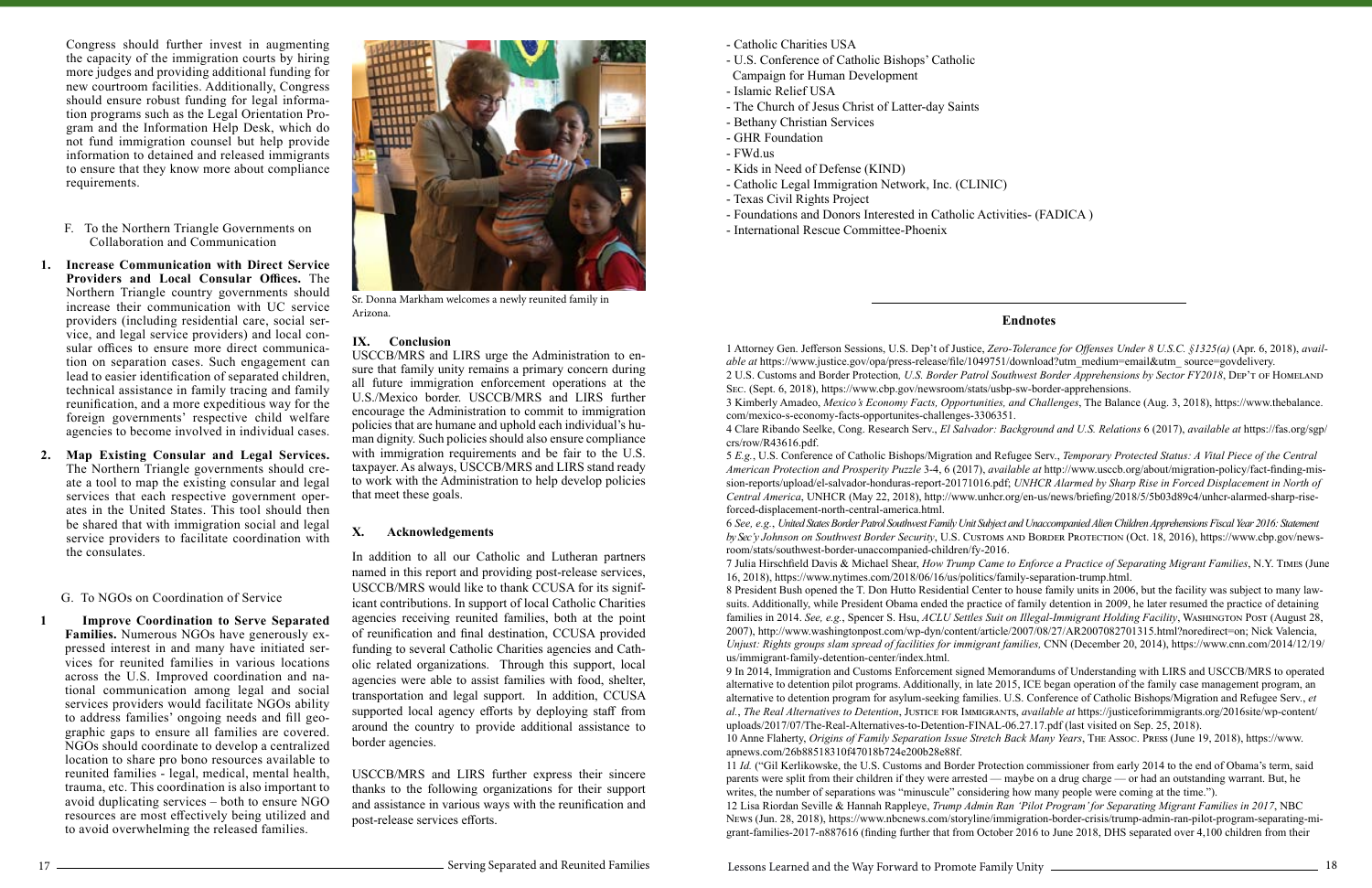#### parents).

13 USCCB/MRS received 23 cases of family separation reported by its Children's Services network in the past year. *See also Letter to DHS – Civil Rights/Civil Liberties and DHS* – Office of Inspector General on Separation of Family Members, 6 (Dec. 11, 2017). 14 Riordan & Rappleye, *supra* note 12; Dara Lind, *Trump's DHS is Using an Extremely Dubious Statistic to Justify Splitting Up Families at the Border*, Vox (May 8, 2018), https://www.vox.com/policy-and-politics/2018/5/8/17327512/sessions-illegal-immigration-border-asylum-families (calling into question the Administration's claim that the pilot program reduced the number of families attempting to cross the border without authorization by 64% and instead showing that family unit apprehensions increased during the pilot program period).

15 Sessions, *supra* note 1.

16 *Statement From DHS Press Secretary on April Border Numbers*, Dep't of Homeland Sec. (May 4, 2018), https://www.dhs.gov/ news/2018/05/04/statement-dhs-press-secretary-april-border-numbers.

17 Sessions, *supra* note 1; 8 U.S.C. § 1325(a) ("(a) Improper time or place; avoidance of examination or inspection; misrepresentation and concealment of facts – Any [alien](https://www.law.cornell.edu/definitions/uscode.php?width=840&height=800&iframe=true&def_id=8-USC-92903111-1485256781&term_occur=1686&term_src=title:8:chapter:12:subchapter:II:part:VIII:section:1325) who (1) enters or attempts to enter the [United States](https://www.law.cornell.edu/definitions/uscode.php?width=840&height=800&iframe=true&def_id=8-USC-2032517217-1201680101&term_occur=1278&term_src=title:8:chapter:12:subchapter:II:part:VIII:section:1325) at any time or place other than as designated by [immigration officers](https://www.law.cornell.edu/definitions/uscode.php?width=840&height=800&iframe=true&def_id=8-USC-717612480-1201680039&term_occur=71&term_src=title:8:chapter:12:subchapter:II:part:VIII:section:1325), or (2) eludes examination or inspection by [immigration officers](https://www.law.cornell.edu/definitions/uscode.php?width=840&height=800&iframe=true&def_id=8-USC-717612480-1201680039&term_occur=72&term_src=title:8:chapter:12:subchapter:II:part:VIII:section:1325), or (3) attempts to enter or obtains entry to the United States by a willfully false or misleading representation or the willful concealment of a material fact, shall, for the first commission of any such offense, be fined under title 18 or imprisoned not more than 6 months, or both, and, for a subsequent commission of any such offense, be fined under title 18, or imprisoned not more than 2 years, or both.").

31 Preliminary Injunction, *supra* note 29, at 23. Parties to this litigation, and certain related cases, have subsequently requested that the court approve their settlement agreement, which relates to addressing the asylum claims of certain class members who have been continuously present in the U.S. since June 26, 2018. *See* Pending Agreement at 2, *Ms. L. et al., v. ICE*, Case No. 18cv0428, Dkt. No. 220 (S.D. Cal. Sep. 12, 2018), *available at* https://www.aclu.org/sites/default/files/field\_document/2018-09-12\_notice\_lodging\_agreement\_dckt\_220\_0.pdf

18 8 U.S.C. § 1325(a).

19 *See* Sessions, *supra* note 1.

20 DHS Office of the Inspector General, Special Review - Initial Observations Regarding Family Separation Issues Under the Zero Tolerance Policy 4 (2018).

21 *Compare* Acting Assistant Steve Wagner, *Statement before the Senate Homeland Security and Government Affairs Committee. Permanent Subcommittee on Investigations,* 2 (April 26, 2018), [https://www.hsgac.senate.gov/imo/media/doc/Wagner%20Testimony.](https://www.hsgac.senate.gov/imo/media/doc/Wagner%20Testimony.pdf) [pdf](https://www.hsgac.senate.gov/imo/media/doc/Wagner%20Testimony.pdf) (stating that, during FY 2018, ORR had received 21,574 referrals through March); *with* Commander Jonathan White, *Statement before the Senate Judiciary Committee*, 1 (July 31, 2018), [https://www.judiciary.senate.gov/imo/media/doc/07-31-18%20White%20](https://www.judiciary.senate.gov/imo/media/doc/07-31-18%20White%20Testimony.pdf) [Testimony.pd](https://www.judiciary.senate.gov/imo/media/doc/07-31-18%20White%20Testimony.pdf)f (stating that during FY 2018, ORR had received 37,900 referrals through May).

22 Exec. Order No. 13841, 83 Fed. Reg. 29,435 (June 20, 2018).

23 *Id*.

24 *Id.*

25 *Id.* at 29,436.

26 Brett Samuels, *Border Agents Suspend Prosecution Referrals for Illegal Border Crossers*, The Hill (June 25, 2018), http://thehill. com/latino/394010-border-agents-suspend-prosecution-referrals-for-illegal-border-crossers.

27 Joint Status Report at 2, *Ms. L. et al., v. ICE*, Case No. 18cv428, Dkt. No. 210 (S.D. Cal. Aug. 30, 2017), *available at* https://www. aclu.org/legal-document/ms-l-v-ice-joint-status-report-4.

28 *See* Exec. Order No. 13841, *supra* note 22.

29 Preliminary Injunction at 23, *Ms. L. et al., v. ICE*, Case No. 18cv0428, Dkt. No. 83 (S.D. Cal. June 26, 2018), *available at* https:// www.aclu.org/legal-document/ms-l-v-ice-order-granting-plaintiffs-motion-classwide-preliminary-injunction.

30 Class Certification at 5, *Ms. L. et al., v. ICE*, Case No. 18cv0428, Dkt. No. 82 (S.D. Cal. June 26, 2018), *available at* https://www. aclu.org/legal-document/ms-l-v-ice-order-granting-part-plaintiffs-motion-class-certification.

32 Preliminary Injunction, *supra* note 29.

33 Joint Status Report at 3, *Ms. L. et al., v. ICE*, Case No. 18cv0428, Dkt. No. 243 (S.D. Cal. Sep. 27, 2018),

34 Joint Status Report, *supra* note 33, at 2.

35 In this period, USCCB/MRS and LIRS reached out to its Catholic Charities USA and Catholic Charities, Lutheran Social Services network to assess capacity.

36 DHS OFFICE OF INSPECTOR GENERAL, *supra* note 20, at 9.

37 Phoenix, Arizona-Catholic Charities Communities Services; Los Angeles, California – Catholic Charities of Los Angeles; Miami, Florida – MRS/Miami; Chicago, Illinois – Catholic Charities of the Archdiocese of Chicago; Detroit/ Grand Rapids, Michigan – Catholic Charities of Southeast Michigan; Baltimore, Maryland – Esperanza; Newark, New Jersey – Catholic Charities of the Archdiocese of Newark; New York, New York – Lutheran Social Services; Harlingen, Texas – Catholic Charities Rio Grande Valley; Houston, Texas – Catholic Charities of the Archdiocese of Galveston-Houston; El Paso, Texas – Annunciation House Inc.; San Antonio, Texas – Catholic Charities San Antonio; Fairfax, Virginia – Catholic Charities of Arlington.

38 *See* 2018 Family Separation Reunification Background Notes (July 11, 2018) (available for review upon request).

39 For the entire reunified population that LIRS and USCCB/MRS served in July 2018, it is estimated that over 90% of the families did not stay in the city of initial reunification. See Section V, *infra*, for greater detail.

40 USCCB/MRS and LIRS partner Bethany Christian Services provided assistance with family reunification and support in the Grand

19 **Serving Separated and Reunited Families** Serving Separated and Reunited Families

#### Rapids and Detroit Michigan site.

41 Joint Status Report at 2, *Ms. L. et al., v. ICE*, Case No. 18cv428, Dkt. No.124 (S.D. Cal. July 19, 2018), *available at* https://www. aclu.org/legal-document/ms-l-v-ice-joint-status-report-4. 42 *See* S*ection IV(B), infra*, for more detail on the Catholic and Lutheran partners that provided services to families released from each

of the detention facilities.

43 The Phase 2 data collected from families served by USCCB/MRS includes parents and children for whom data on gender was not reported. The graphs above reflect the closest estimation of the gender breakdown based on the information reported. 44 Sara B. Johnson, Anne W. Riley, Douglas A. Granger, & Jenna Riis, *The science of early life toxic stress for pediatric practice and advocacy*, 231 PEDIATRICS 319-327 (2013).

45 Jordan P. Davis, Tara M. Dumas & Brent W. Roberts, *Adverse childhood experiences and development in emerging adulthood*, 6 EMERGING ADULTHOOD 223–234 (2017).

46 Julie M. Linton, Marsha Griffin, & Alan J. Shapiro, *Detention of immigrant children*. 139 PEDIATRICS 1-13 (2017). 47 Glenn Flores, & Juan C. Salazar, *Immigrant Latino children and the limits of questionnaires in capturing adverse childhood events*, 140 PEDIATRICS 1-3 (2017).

48 *See* Linton, *et al*, *supra* note 46.

49 During July, in the *Ms. L. et al., v. ICE*, the Southern District of California suspended home studies and post release services (PRS) for unaccompanied children that would been mandated by the Trafficking Victims Protection Act (TVPRA) to ensure more timely compliance in the reunification. If children had qualified for the TVPRA-mandated PRS, such services would still be in place to ensure that children could receive these basic child welfare tools. Currently, reunified and released children are reliant on social service providers such as LIRS and USCCB/MRS's ad hoc ability to provide such services. 50 Allan N. Schore, *The effects of early relational trauma on right brain development, affect regulation, and infant mental health*, 22 INFANT MENTAL HEALTH JOURNAL 201-269 (2001).

51 Joseph Murray, J., David P. Farrington, D. P., & Ivana Sekol, *Children's antisocial behavior, mental health, drug use, and educational performance after parental incarceration: A systematic review and meta-analysis*, 138 PSYCHOLOGICAL BULLETIN 175- 210 (2012).

52 E. Christopher Lloyd, & Richard P. Barth, *Developmental outcomes after five years for foster children returned home, remaining in care, or adopted*, 33 CHILDREN AND YOUTH SERVICES REVIEW 1383-1391 (2011). 53 Cecilia Menjívar, & Krista M. Perreira, *Undocumented and unaccompanied: Children of migration in the European Union and the United States*, JOURNAL OF ETHNIC AND MIGRATION STUDIES 1-21 (2017). 54 Jayshree S. Jani, *Reunification is not enough: Assessing the needs of unaccompanied migrant youth*, 98 FAMILIES IN SOCIETY: THE JOURNAL OF CONTEMPORARY SOCIAL SERVICES 127-136 (2017). 55 U.S. Conference of Catholic Bishops/Migration and Refugee Serv., *et al.*, *The Real Alternatives to Detention, supra* note 9. 56 The American Academy of Pediatrics has reported that detained children experience developmental delay, poor psychological adjustment, post-traumatic stress disorder, anxiety, depression, suicidal ideation, and other behavioral problems. Even brief stints in detention can lead to psychological trauma and lasting mental health risks. Julie M. Linton, et al, *supra* note 46. 57 Costs in FY 2019 are anticipated to be \$319 per individual/per day for those in family detention. Dep't of Homeland Security, U.S. Immigrations and Customs Enforcement Budget Overview Congressional Justification, Fiscal Year 2018, 128 (2018), *available at* https://www.dhs.gov/sites/default/files/publications/CFO/17\_0524\_U.S. Immigration\_and\_Customs\_Enforcement.pdf. 58 U.S. Citizenship and Immigration Serv., *Credible Fear Workload Report Summary FY 2018 Total Caseload, 1* (2018), *available at* https://www.uscis.gov/sites/default/files/USCIS/Outreach/Notes%20from%20Previous%20Engagements/PED\_CFandRFstatsJan2018. pdf *(showing that according to the Workload Summary for FY2018, 76% of individuals established credible fear in their interview as of January 2018).*

59 U.S. Conference of Catholic Bishops/Migration and Refugee Serv., *et al.*, *The Real Alternatives to Detention*, *supra note* 9. 60 ICE, through its contractor Geo Care, ran the Family Case Management Program as an ATD for certain families from January 2016 through June 2017. The program utilized supervision and case management to ensure compliance with immigration requirements. While the program was terminated well before the conclusion of the envisioned 5-year pilot, it was quite successful during the time in which it ran. In fact, it had a 99% success rate in enrollees appearing for their immigration court proceedings. GEO CARE, FAMILY CASE Management Program, 2 (2017).

61 *Id.*

62 *See, e.g.*, *Senate Homeland Security and Government Affairs Committee Hearing on The Implications of the Reinterpretation of the Flores Settlement Agreement for Border Security and Illegal Immigration Incentives* (2018), https://www.hsgac.senate.gov/imo/media/ doc/Testimony-Albence-2018-09-18.pdf (discussing concerns with the FCMP during questioning of Matthew T. Albence (ICE)).